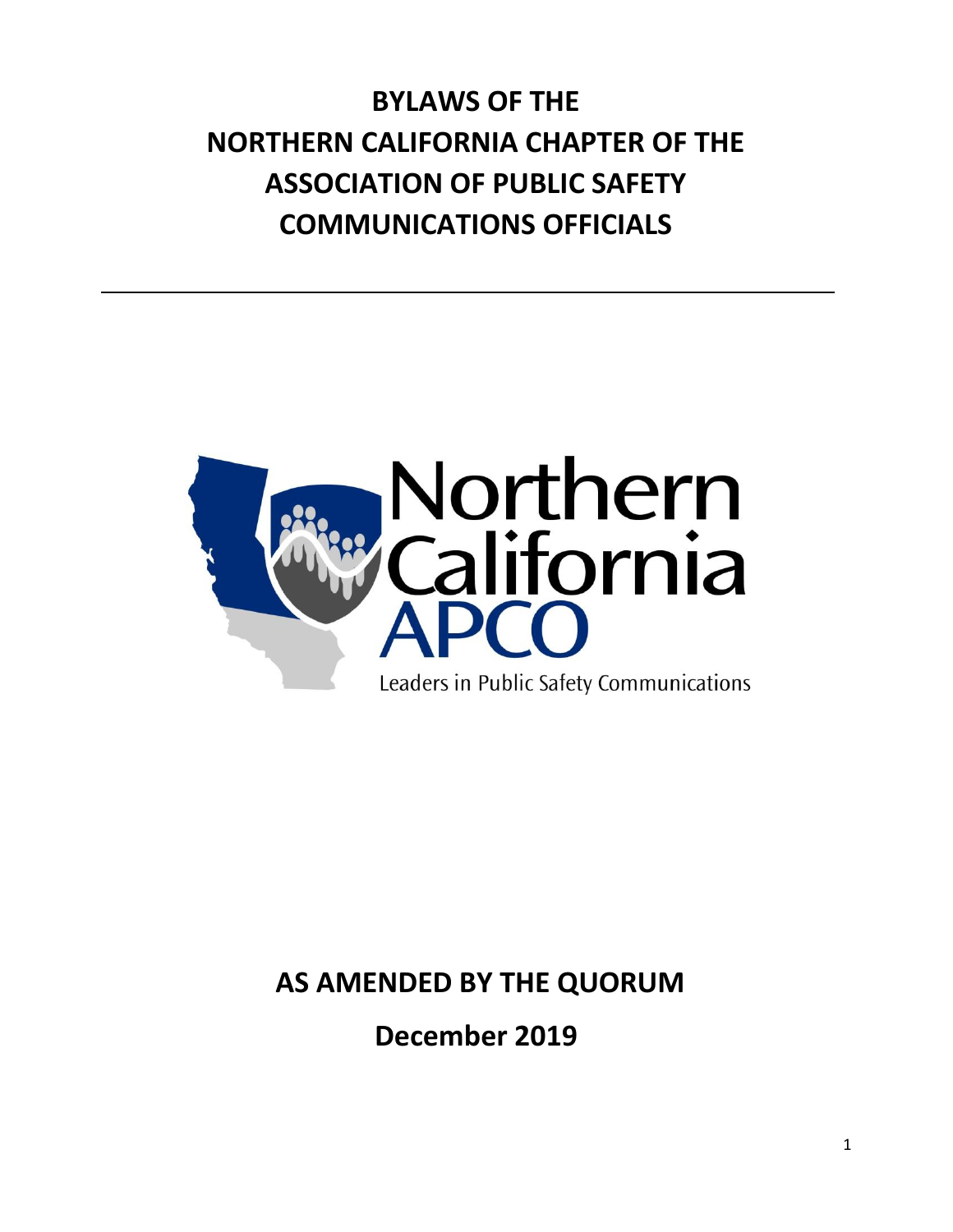## TABLE OF CONTENTS

| Section 1. |  |
|------------|--|
| Section 2. |  |
| Section 3. |  |
| Section 4. |  |
| Section 5. |  |
|            |  |
| Section 1. |  |
| Section 2. |  |
|            |  |
| Section 1. |  |
| Section 2. |  |
|            |  |
| Section 1. |  |
| Section 2. |  |
| Section 3. |  |
| Section 4. |  |
| Section 5. |  |
| Section 6. |  |
| Section 7. |  |
|            |  |
| Section 1. |  |
| Section 2. |  |
|            |  |
|            |  |
|            |  |
|            |  |
|            |  |
|            |  |
| Section 2. |  |
|            |  |
|            |  |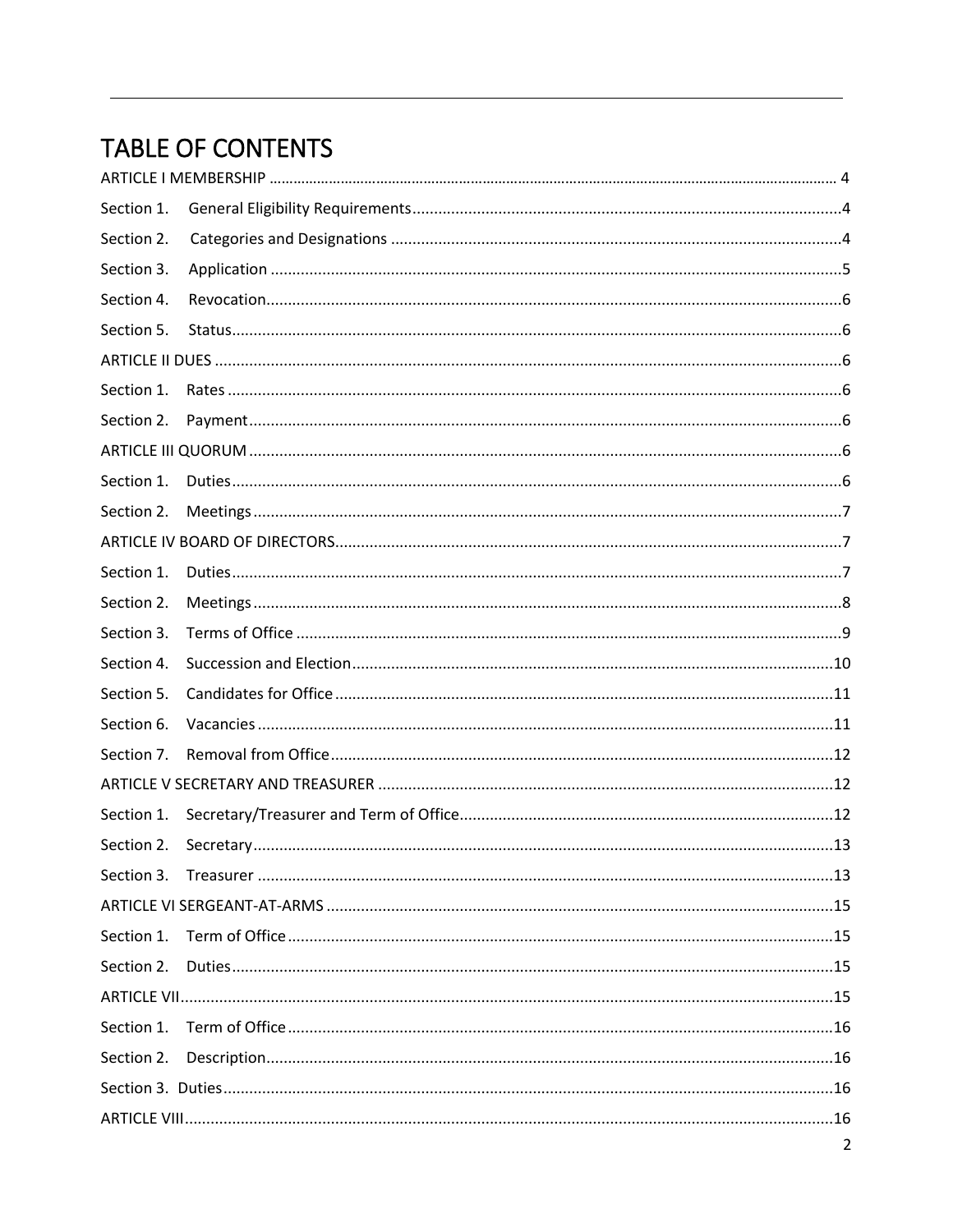| Section 1. |  |
|------------|--|
| Section 2. |  |
| Section 3. |  |
|            |  |
| Section 1. |  |
| Section 2. |  |
| Section 3. |  |
| Section 4. |  |
| Section 5. |  |
| Section 6. |  |
| Section 7. |  |
| Section 8. |  |
| Section 9. |  |
|            |  |
|            |  |
|            |  |
| Section 1. |  |
| Section 2. |  |
| Section 3. |  |
| Section 4. |  |
| Section 5. |  |
|            |  |
| Section 6. |  |
| Section 7. |  |
|            |  |
|            |  |
|            |  |
| Section 1. |  |
|            |  |
| Section 2. |  |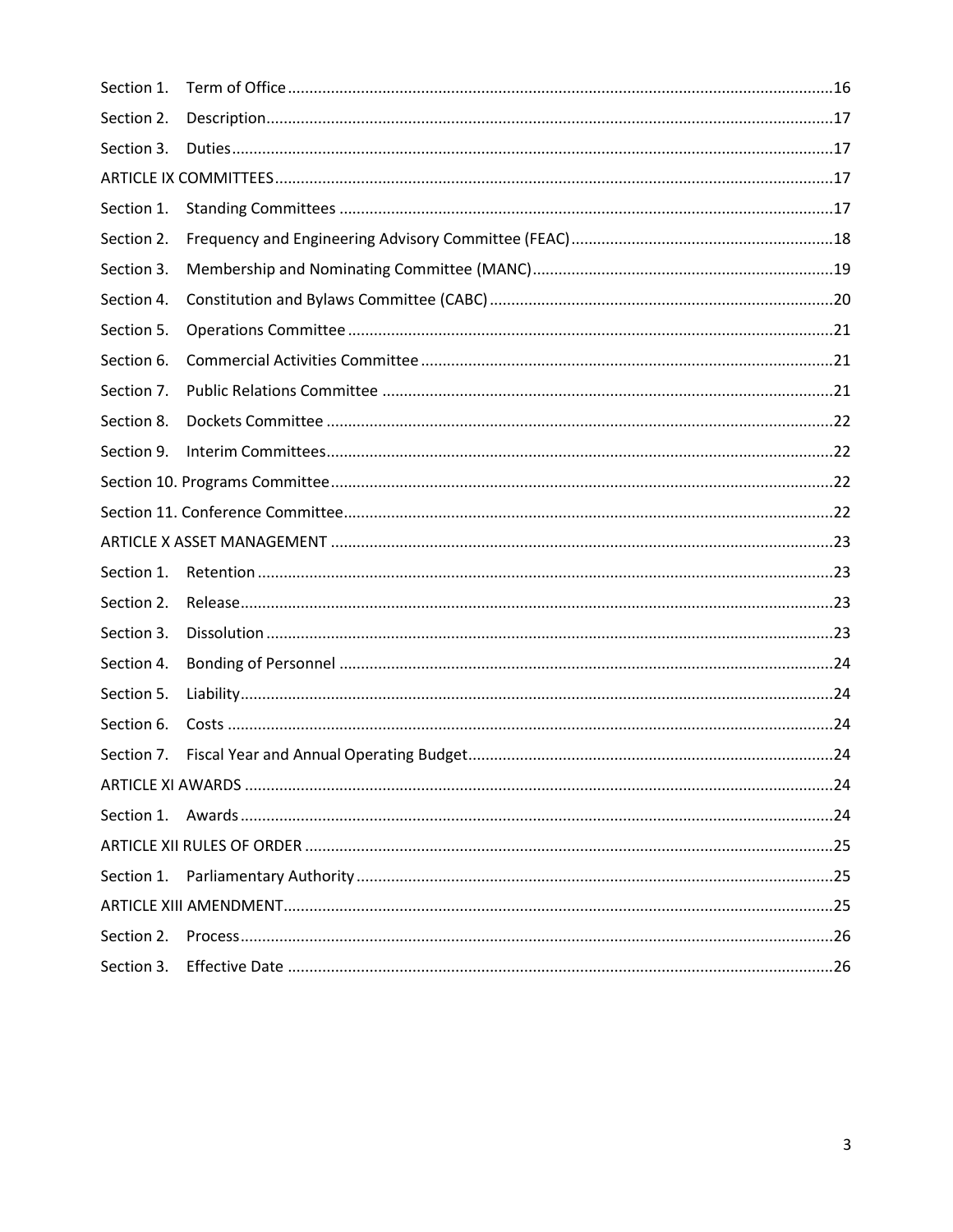# **ARTICLE I MEMBERSHIP**

#### <span id="page-3-0"></span>SECTION 1. GENERAL ELIGIBILITY REQUIREMENTS

- 1.1 Members shall be admitted in strict conformity with the category requirements herein set forth. Membership shall not be denied on the basis of race, color, creed, national origin, or numerical limitation.
- 1.2 Except as permitted in Section 2.1.1.1 of this Article (and while so involved), the category of membership enjoyed shall reflect the current employment status of the member.
- 1.3 With the exception of the Governmental Group and Corporate Group member category, the members of the Association are individuals. The membership of the No. CA Chapter of APCO shall be divided into categories pursuant to those defined in the APCO Policy Manual in Article IV, Section 4.12.
- 1.4 There shall also be available Governmental Group and Corporate Group membership.
- 1.5 Applications for membership shall be processed in accordance with the provisions of this Article.

### <span id="page-3-1"></span>SECTION 2. CATEGORIES AND DESIGNATIONS

- 2.1 Membership categories for eligible members is as defined in the APCO Policy Manual in Article IV, Section 4.12.
- 2.2 Membership designations for eligible members is as defined in the APCO Policy Manual in Article IV, Section 4.13.
- 2.3 The chapter must set its own requirements for designation of Chapter Life Membership. This honor is reserved for those persons who are members of the No. CA Chapter of APCO in any classification and who have made significant contributions toward the objectives of the chapter.
	- 1. Eligibility requirements for Chapter Life Membership Designation:
		- Been a member of APCO a minimum of fifteen years with at least five years as a member of No. CA Chapter of APCO, and Made at least five major accomplishments at the Chapter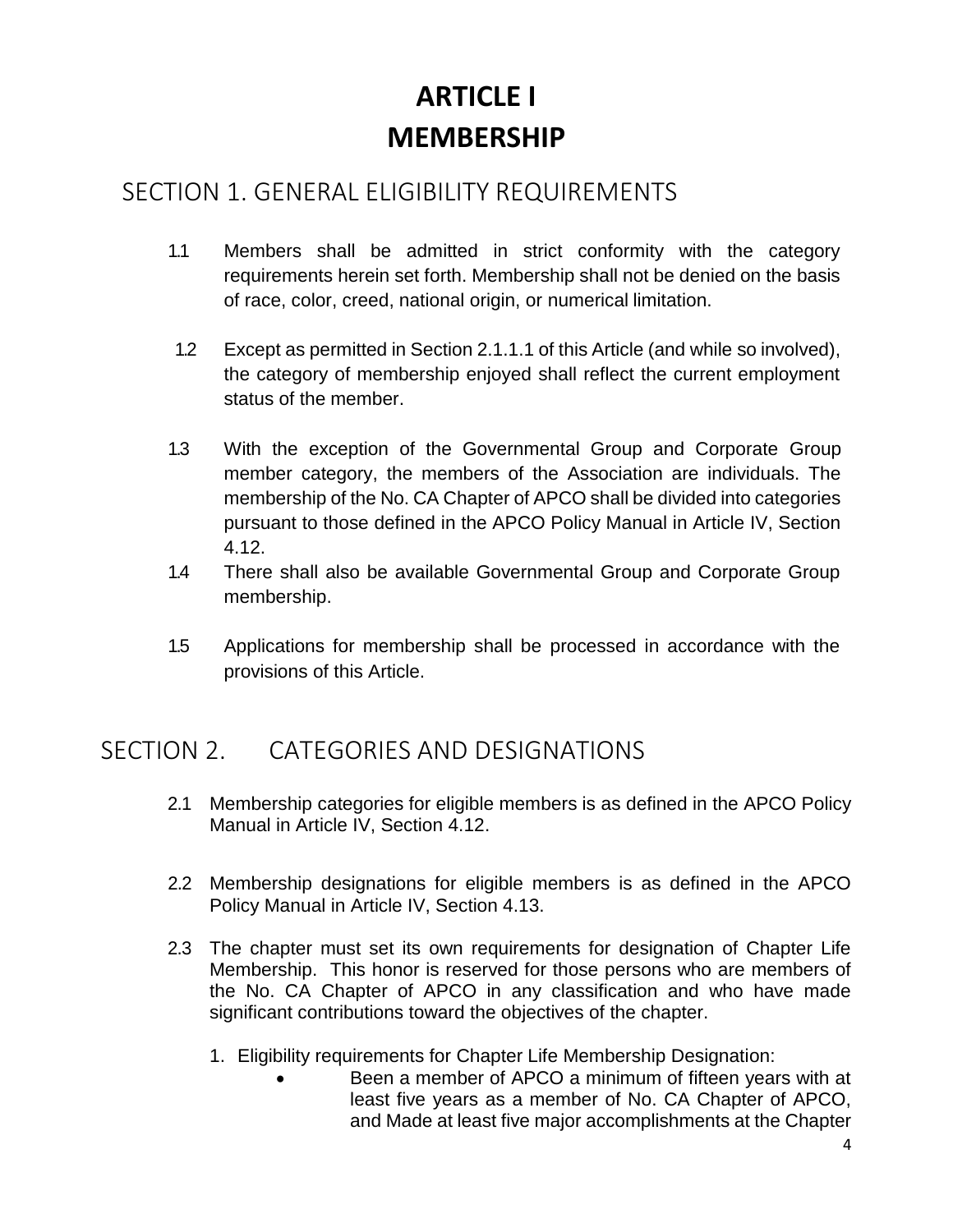and/or APCO Association level which have contributed significantly to the needs of the No. CA Chapter of APCO, the commercial community, or the general public safety community. Items considered to be significant shall include, but not be limited to:

- Past No. CA Chapter of APCO President
- Member of No. CA Chapter of APCO Board of Directors for a minimum of two years
- No. CA Chapter of APCO Secretary and/or **Treasurer**
- Regional Conference Chairperson
- No. CA Chapter of APCO Commercial Committee Chairperson for three years
- APCO Executive Council member at least two years
- APCO Annual Conference Chairperson
- APCO President
	- Chairperson of an APCO Standing Committee
- Chairperson of an APCO Annual Conference **Committee**
- Major contribution to the art of communications
- 2. Chapter Life designation shall be bestowed upon a person in the following manner:
	- Nomination for Chapter Life member shall be made by the Chapter Nominating Committee at least thirty days prior to the Chapter's Annual voting meeting.
	- The nomination shall be submitted to the Board of Directors together with a full and detailed statement on the basis upon which such a nomination is believed to be justified. The nomination(s) shall be acted upon at the regularly scheduled Board meeting in November prior to the Chapter Annual voting meeting.
	- The Chapter shall pay annually to the Association Office the dues amount specified in the APCO Policy Manual for each such member during the membership term.
	- A unanimous vote of a quorum by the Board and a majority vote of a quorum of the Chapter Annual voting meeting shall constitute approval of any such nomination.

#### <span id="page-4-0"></span>SECTION 3. APPLICATION

3.1 Applications for membership shall be made as defined in Article I, Section 4, of the APCO Bylaws.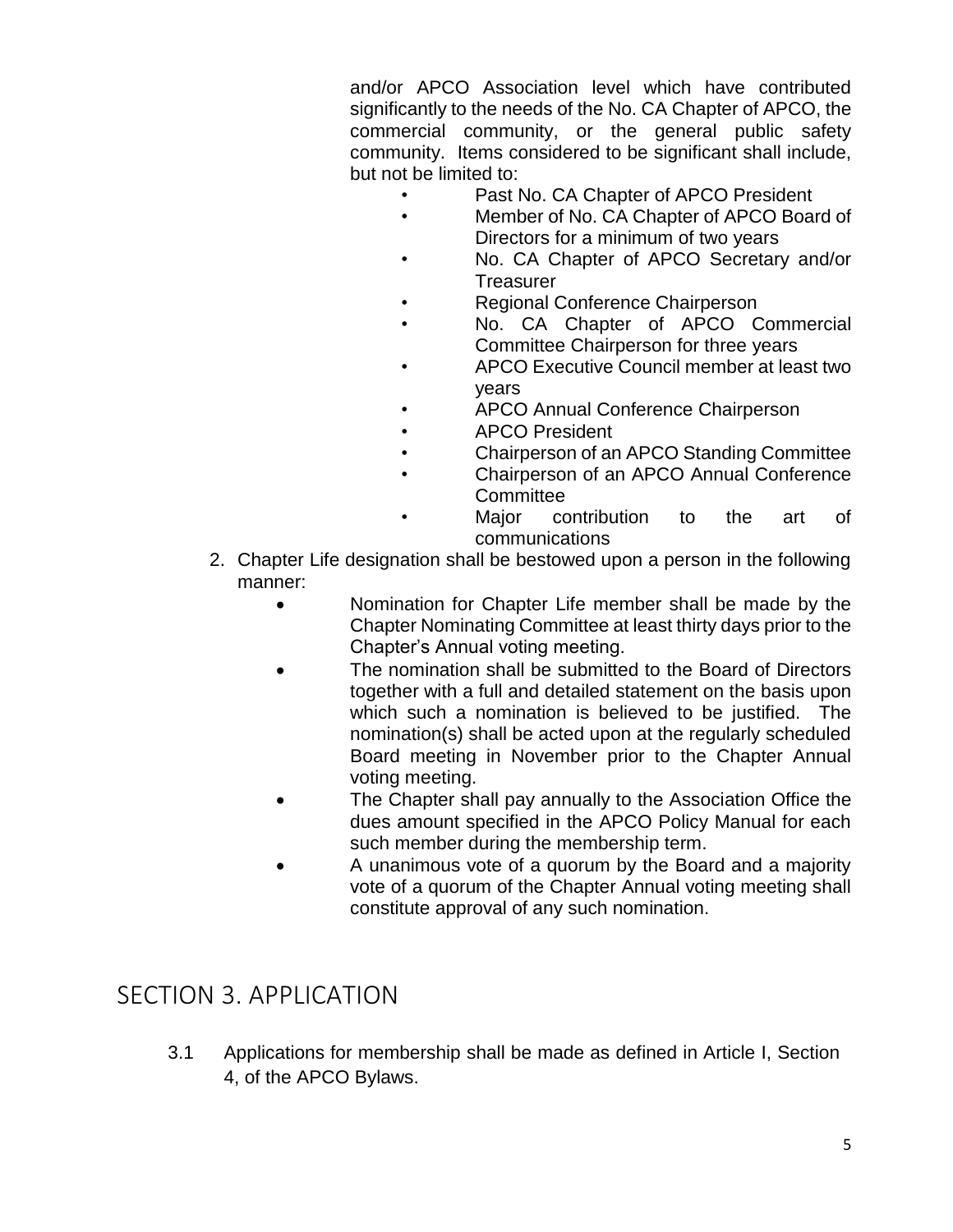### <span id="page-5-0"></span>SECTION 4. REVOCATION

4.1 Membership the No. CA Chapter of APCO may be revoked as defined in Article I, Section 5, of the APCO Bylaws.

#### <span id="page-5-1"></span>SECTION 5. STATUS

5.1 Loss of required status by a member shall be immediately reported to the President. A majority of a quorum of the Board of Directors, upon investigation, may change the status of a member in accordance with other sections of this Article.

# **ARTICLE II DUES**

#### <span id="page-5-3"></span><span id="page-5-2"></span>SECTION 1. RATES

- 1.1 The dues structure shall be as specified in Article II, Section 1, of the APCO Bylaws.
- <span id="page-5-4"></span>SECTION 2. PAYMENT
	- 2.1 Dues payment shall be as specified in Article II, Section 2, of the APCO Bylaws.

## **ARTICLE III QUORUM**

<span id="page-5-6"></span><span id="page-5-5"></span>SECTION 1. DUTIES

{RESERVED}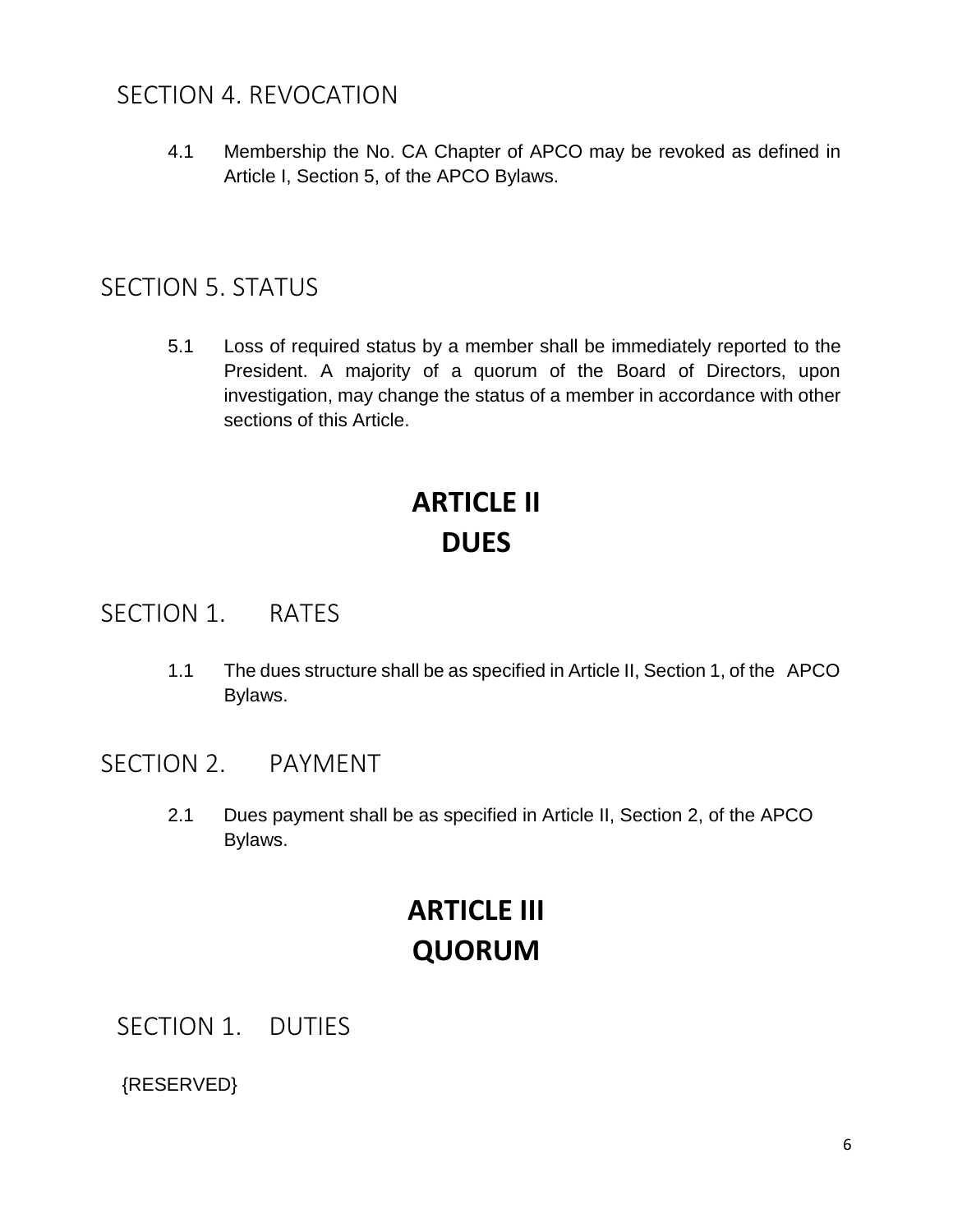### <span id="page-6-0"></span>SECTION 2. MEETINGS

2.1 The Active members attending a No. CA Chapter of APCO Annual or Regular Monthly Meeting shall constitute a quorum of such meeting.

# **ARTICLE IV BOARD OF DIRECTORS**

#### <span id="page-6-2"></span><span id="page-6-1"></span>SECTION 1. DUTIES

- 1.1 The Board of Directors shall convene at a special meeting during the month following the Chapter Annual Meeting.
- 1.2 The Board shall appoint all members of the Nominating Committee. The Chairperson shall be the Immediate Past President.
- 1.3 The Board shall be empowered to set the rate of any compensation for services performed for No. CA Chapter of APCO.
- 1.4 The Board will approve a twelve-month meeting schedule at its October meeting for the coming calendar year.
- 1.5 The duties of the Board shall include, but not be limited to, consideration of new applicants and the setting of the agenda for the current meeting.
- 1.6 The Board shall be responsible for reviewing the annual audit conducted by the Budget and Audit Committee.
- 1.7 In addition to other such duties as may be required, the President shall:
	- 1.7.1 Preside at Chapter meetings.
	- 1.7.2 Preside as Chairperson of the Board of Directors and shall cause an agenda to be circulated prior to the Board meeting.
	- 1.7.3 Preside and/or represent No. CA Chapter of APCO at Joint Chapter/State Conference meetings and at the Western States Regional and the APCO Annual Conferences.
	- 1.7.4 Keep the membership appropriately informed.
	- 1.7.5 Make appointments to fill vacancies in office.
	- 1.7.6 Set goals, policies, and pursue purpose.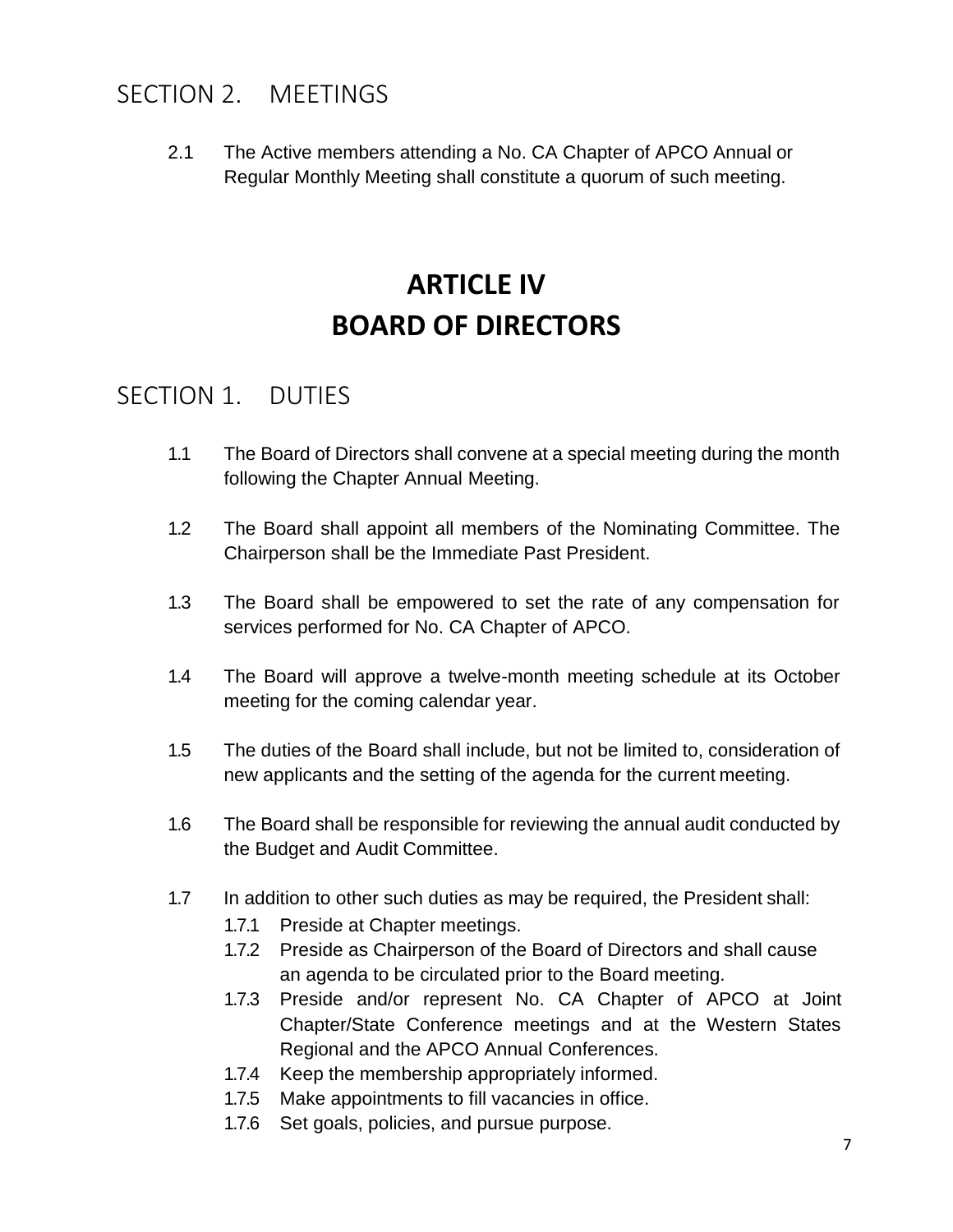- 1.7.7 Present any proposed amendments to the No. CA Chapter of APCO budget in effect during the term of office for consideration and approval of the Board of Directors.
- 1.7.8 Be an ex-officio member of all Committees.
- 1.7.9 Be a member of the Conference Committee.
- 1.8 In addition to other such duties as may be required, the President-Elect shall:
	- 1.8.1 Assume all duties and powers of the President during the absence of the President.
	- 1.8.2 With approval of the Board of Directors, attend the Joint Chapter/State Conference, Western States Regional and/or APCO Annual Conferences in lieu of the President, if the latter is unable to attend.
	- 1.8.3 Submit an annual meeting schedule to the Board of Directors at the October Board meeting.
	- 1.8.4 Be Chairperson of the Budget and Audit Committee.
	- 1.8.5 Be a member of the Conference Committee
- 1.9 In addition to other such duties as may be required, the Vice-President shall:
	- 1.9.1 Assume the duties and powers of the President-Elect during the absence of the President-Elect.
	- 1.9.2 Be the Chairperson of the Constitution and Bylaws Committee.
	- 1.9.3 Be the Chairperson of the Conference Committee.
- 1.10 In addition to other such duties as may by required, the APCO Executive Council Member shall:
	- 1.10.1 Represent No. CA Chapter of APCO at all meetings of the APCO Executive Council as set forth in the APCO Constitution and Bylaws.
	- 1.10.2 Express the wishes of the No. CA Chapter of APCO membership. In the absence of specific guidance from the No. CA Chapter of APCO membership, he/she shall represent the membership according to their best judgment.

#### <span id="page-7-0"></span>SECTION 2. MEETINGS

2.1 The Board of Directors shall meet and conduct the business of No. CA Chapter of APCO at such times and places as the President or a majority of the Board of Directors shall indicate.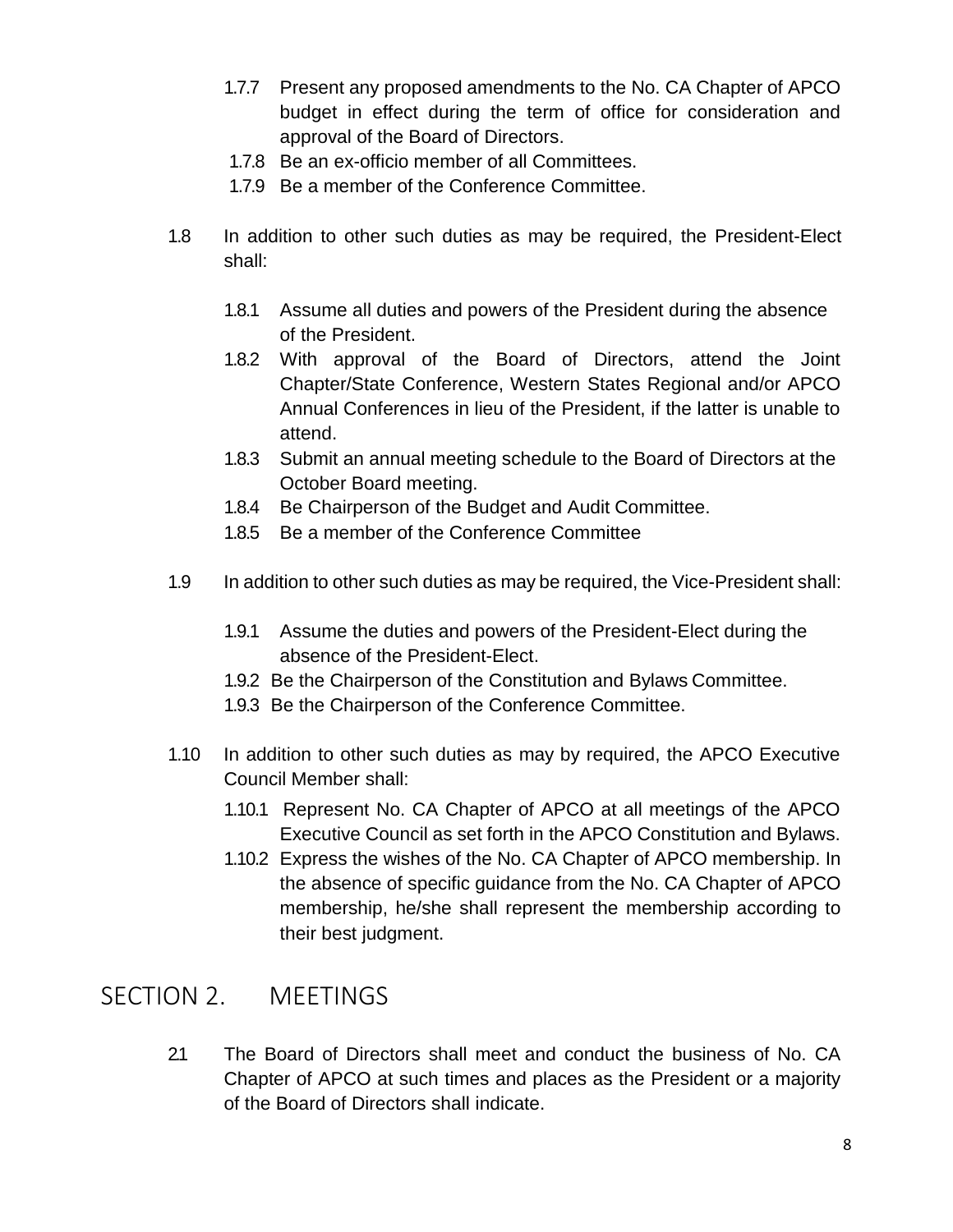- 22 The Board shall, at a minimum, meet during the No. CA Chapter of APCO monthly meetings based upon a schedule adopted by the Board of Directors in October for the following calendar year. The Board may modify the approved schedule as it deems appropriate.
- 23 A quorum of the Board of Directors shall be six.
- 24 The Secretary shall notify all members of the Board regarding meeting a minimum of forty-eight (48) hours prior to the scheduled meeting.

#### <span id="page-8-0"></span>SECTION 3. TERMS OF OFFICE

- 3.1 Members of the Board of Directors shall serve from the time they are installed in office until their successors are installed in office, unless they are suspended or removed from office due to impeachment in accordance with procedures established in this Article, they resign or the office is otherwise vacated.
	- 3.1.1 Normally, officers shall be installed in office during the No. CA Chapter of APCO's Annual Meeting.
	- 3.1.2 Officers may be installed in office at such time as may become necessary due to the filling of a vacancy or other cause.
	- 3.1.3 The President, President-Elect, and Vice-President shall serve terms of one year commencing with the No. CA Chapter of APCO's Annual Meeting.
	- 3.1.4 The APCO Executive Council Member shall serve a term of two years commencing with the No. CA Chapter of APCO's Annual Meeting held in even numbered years.
	- 3.1.5 Three elected ACTIVE No. CA Chapter of APCO members shall be elected at the Annual Meeting occurring in odd years and two elected ACTIVE No. CA Chapter of APCO members shall be elected at the Annual Meeting occurring in even years.
	- 3.1.6 No elected officer shall serve more than two consecutive terms in the same office, except that the APCO Executive Council member and Public Information Officer may succeed himself/herself indefinitely, if elected again at each bi-annual election.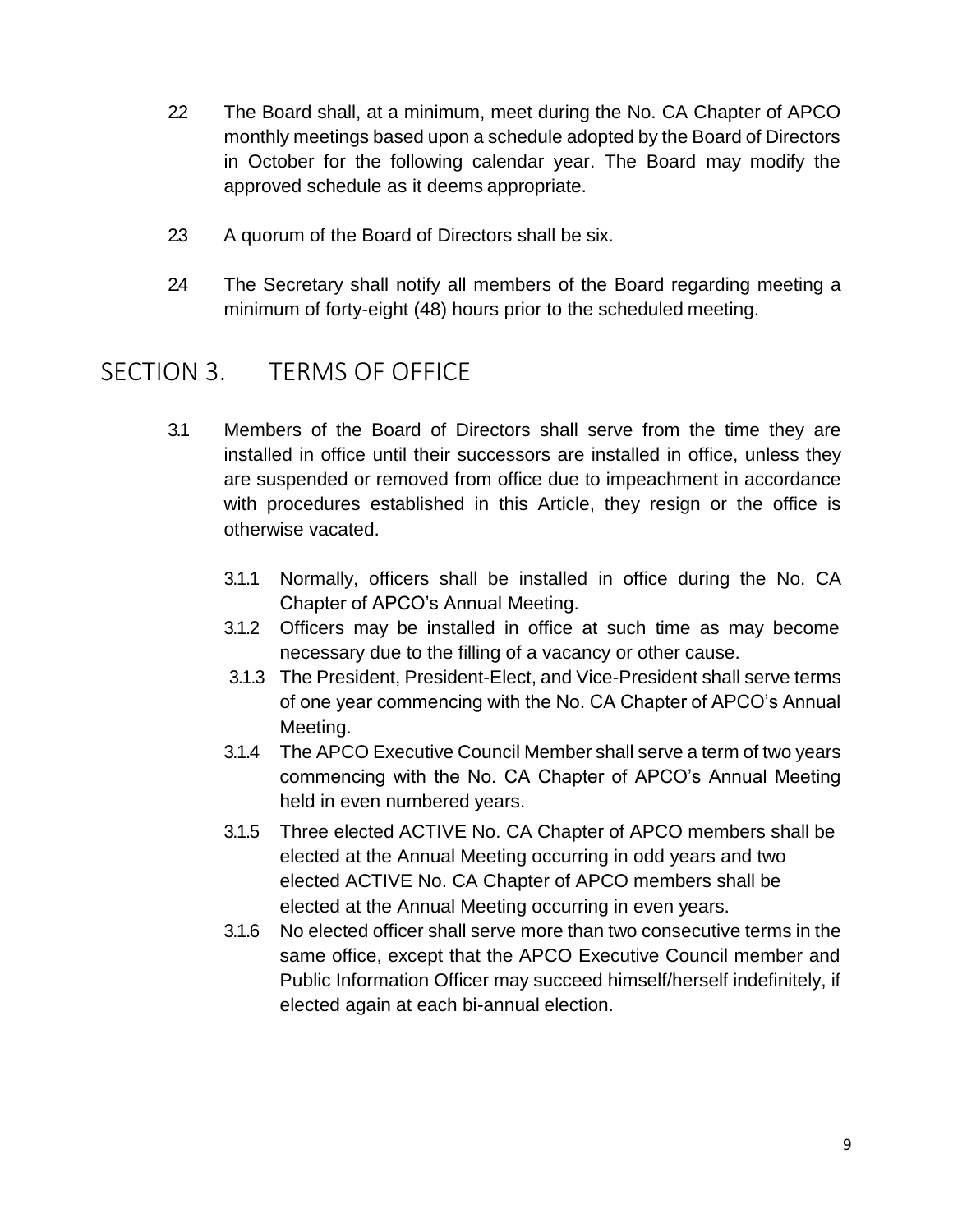#### <span id="page-9-0"></span>SECTION 4. SUCCESSION AND ELECTION

- 4.1 The President shall automatically succeed to Immediate Past President
- 4.2 The President-Elect shall automatically succeed to the office of President.
- 4.3 The Vice-President shall automatically succeed to the office of President Elect.
- 4.4 The incoming Vice-President shall be elected by a simple majority vote via approved voting methodologies of No. CA Chapter of APCO members at the December Annual Meeting.
	- 4.4.1 In the event of a tie, the tiebreaker procedure shall be as follows:
		- The general membership in attendance shall vote again.
		- In the event of a second tie there shall be a Boardonly vote in a separate location.
		- In the event of tie on the Board-only vote, the Sergeant at Arms shall break the tie with a vote.
- 4.5 It shall be noted that a member has only (1) vote regardless of the number of positions held within the Chapter.
- 4.6 The procedure established by the Board of Directors shall include the following, as minimum:
	- 4.6.1 It shall be the duty of the Membership and Nominating committee to nominate qualified candidates to replace members of the Board of Directors whose terms will expire at the end of the current calendar year.
	- 4.6.2 Nominations of the selected candidates shall be published in the monthly meeting notice and announced at the regular meeting one month prior to the No. CA Chapter of APCO's Annual Meeting by the Chairperson of the Membership and Nominating Committee. Additional nominations from the floor may be made only at this meeting.
	- 4.6.3 As the last order of business of the No. CA Chapter of APCO's Annual Meeting, the President-Elect shall automatically become the President and an election of the other Officers shall be made by secret ballot in the order of their nominations for: Vice-President,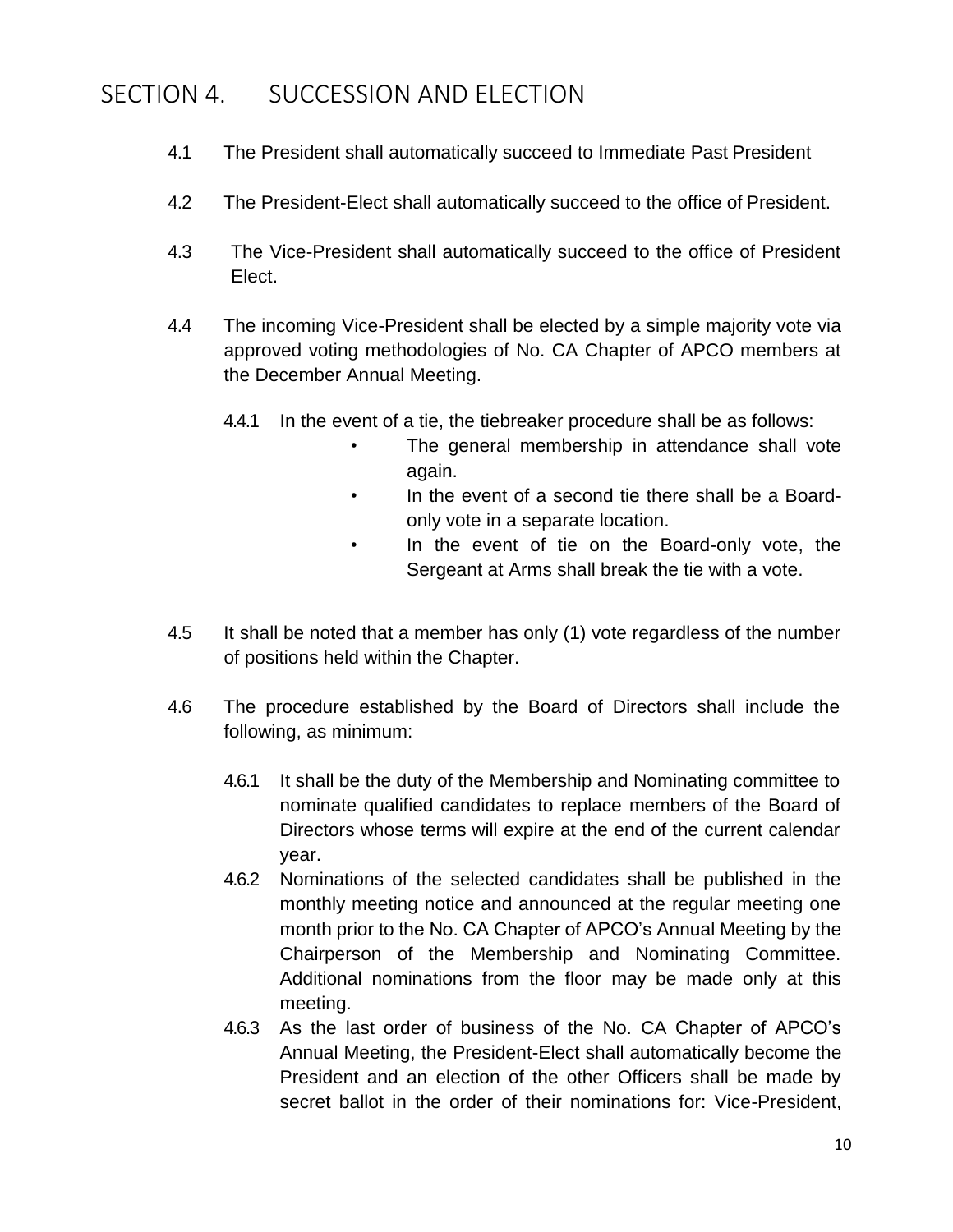APCO Executive Council Member, and Directors, to fill any vacancies that have occurred because of expired terms.

- 4.6.4 Should the Board of Directors' position vote result in a tie in which there are more candidates than positions, the highest percentage vote shall be considered the  $1<sup>st</sup>$  winning candidate(s). The "run-off" election procedures will then proceed as follows:
	- The ballot is recast to the membership with removal of the 1<sup>st</sup> winning candidate.
	- The general membership in attendance shall vote on the remaining candidates and a simple majority shall be considered the  $2<sup>nd</sup>$  winning candidate.
	- In the event of a  $2<sup>nd</sup>$  tie between the top two remaining candidates, there shall be a Board-only vote in a separate location.
	- In the event of a tie on the Board-only vote, the Sergeant at Arms shall break the tie with a vote.
- 4.6.5 The new President shall immediately assume office, make any special announcements, call any special meetings at his/her discretion and adjourn the meeting.
- 4.7 The incoming Public Information Officer shall be elected by a simple majority vote of No. CA Chapter of APCO's members at the Annual Meeting.

### <span id="page-10-0"></span>SECTION 5. CANDIDATES FOR OFFICE

- 5.1 Candidates for Vice-President, APCO Executive Council Member, Director, and Public Information Officer shall meet or exceed the minimum qualifications listed below. The Membership and Recognition Committee shall evaluate the qualifications of each candidate and shall certify compliance with these requirements to the quorum.
	- 5.1.1 Be an Active Member of No. CA Chapter of APCO in good standing.
	- 5.1.2 Possess a membership status of "Full Member" or an "Associate Member" who is retired from a public safety agency.

### <span id="page-10-1"></span>SECTION 6. VACANCIES

6.1 A vacancy in the office of President, and President-Elect shall be filled by advancement in rank. Such advancement in rank shall be in "Acting" capacity only, until the next regular election.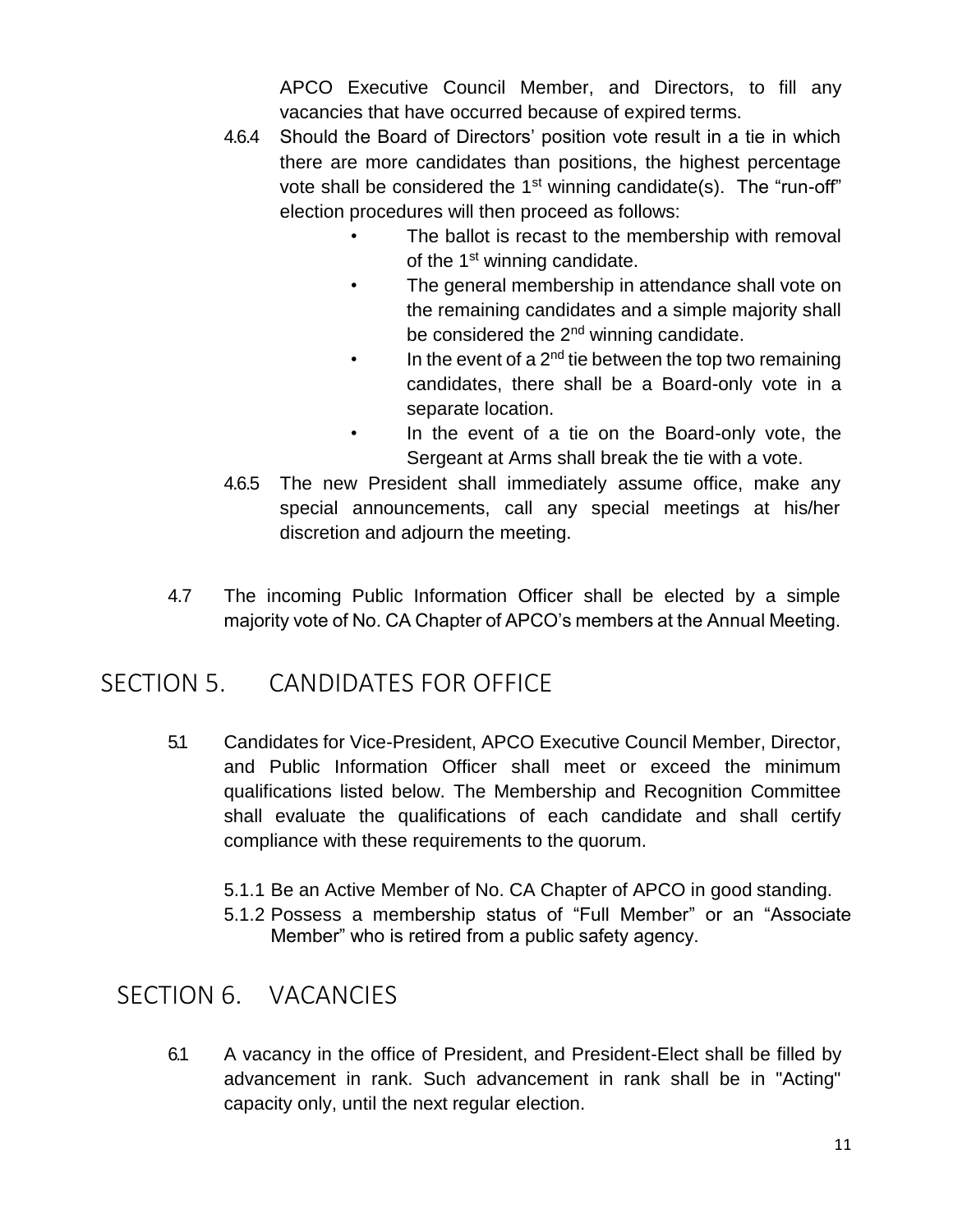6.2 A vacancy in the office of Vice President and Director shall be filled by an appointment made by the President and shall be subject to confirmation by the remaining Board of Directors upon receipt of certification by the Membership and Nominations Committee that the appointee otherwise satisfies the eligibility requirements contained in Section 5.1 of Article IV of No. CA Chapter of APCO's Bylaws. Such an appointment shall be in "Acting" capacity only until the next regular election.

### <span id="page-11-0"></span>SECTION 7. REMOVAL FROM OFFICE

- 7.1 The President, Immediate Past President, President-Elect, Vice-President, APCO Executive Council Member, Public Information Officer, or Director(s) may be removed from office only for the reason of malfeasance of duty, misfeasance of duty, nonfeasance of duty, or for committing an act that brings significant discredit to No. CA Chapter of APCO by a two- thirds majority vote of the Board of Directors and subsequent concurrence of a two-thirds majority of those ACTIVE members present at the next regularly scheduled Chapter meeting. Notice of such action shall be distributed to all members at least two weeks prior to the Chapter meeting and shall include the time and place of such meeting.
- 72 Any member of the Board of Directors who has two consecutive unexcused or cumulative unexcused absences from regularly scheduled Board meetings shall be considered to have voluntarily resigned from that office. Absences shall be deemed excused or unexcused at the direction of the Board of Directors.

# **ARTICLE V SECRETARY AND TREASURER**

#### <span id="page-11-2"></span><span id="page-11-1"></span>SECTION 1. SECRETARY/TREASURER AND TERM OF OFFICE

- 1.1 The offices of Secretary and Treasurer may be combined as a single office to be known as the Secretary/Treasurer in which case the Secretary/Treasurer shall perform the duties and satisfy the requirements of both the Secretary and the Treasurer as described in this Article.
- 1.2 The Secretary and the Treasurer (or the Secretary/Treasurer) shall be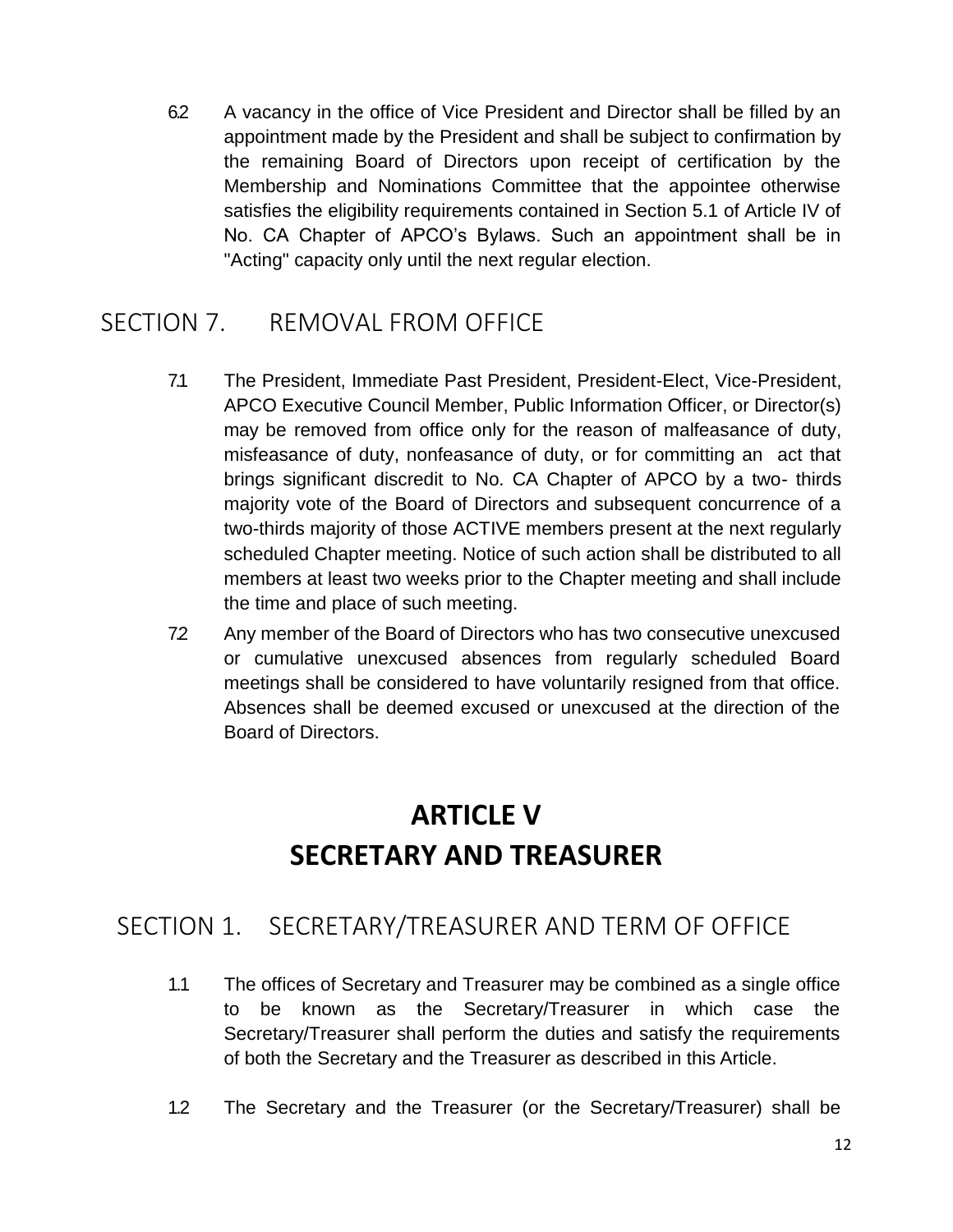appointed by the President subject to the concurrence of the Board of Directors for a one year term beginning in January of each year. They may be re-appointed each year.

#### <span id="page-12-0"></span>SECTION 2. SECRETARY

- 21 The Secretary shall maintain a complete current roster of No. CA Chapter of APCO's membership. The roster shall be published and distributed to all No. CA Chapter of APCO members as directed by the Board of Directors.
- 22 The Secretary shall receive and answer written communications and perform such other duties as may be required by the President and/or the Board of Directors.
- 2.3 The Secretary shall keep minutes of the regularly scheduled Board of Directors and General Meetings. The minutes of Chapter meetings shall include all actions of significance and they shall be reported in writing to the Association Office not more than thirty-days after the adjournment of such meetings.
- 24 The Secretary shall furnish for each member, a monthly meeting notice and agenda. Non-members may subscribe to the monthly meeting notice for an annual fee established by resolution of the Board of Directors and ratified by the membership no later than the No. CA Chapter of APCO Annual Meeting
- 25 The Secretary shall be the official custodian of all No. CA Chapter of APCO's records and documents.
- 26 The Secretary shall have the authority to represent No. CA Chapter of APCO and to sign for the No. CA Chapter of APCO President on FCC docket comments and petitions to be submitted with the name of No. CA Chapter of APCO.
- 27 The Secretary shall be appointed by the President with the concurrence of the Board of Directors within thirty days after the No. CA Chapter of APCO's Annual Meeting.

#### <span id="page-12-1"></span>SECTION 3. TREASURER

3.1 The Treasurer shall receive all No. CA Chapter of APCO monies and shall establish and maintain checking and saving accounts for the deposit of such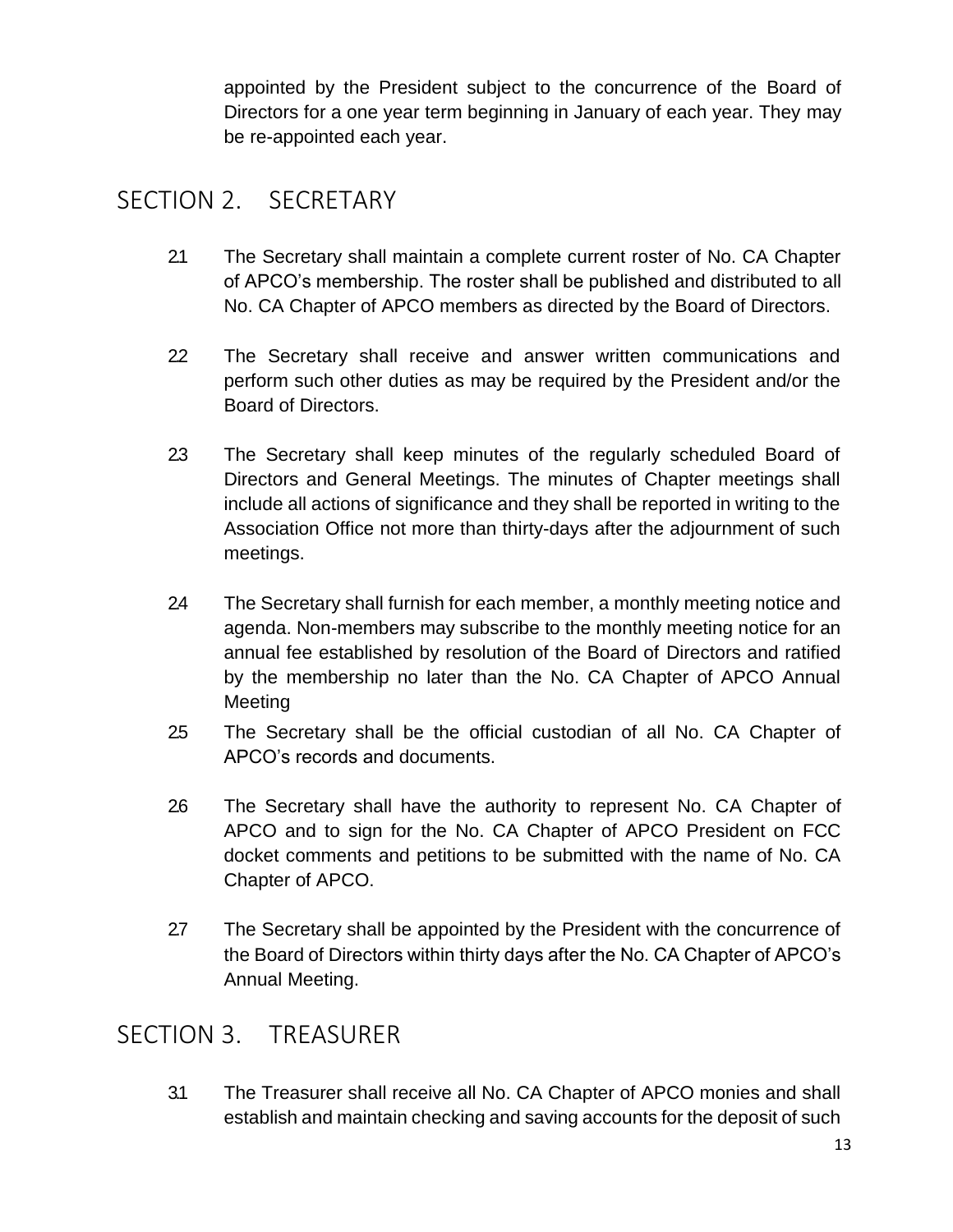monies.

- 32 The Treasurer shall pay all bills drawn against No. CA Chapter of APCO as authorized by the Board of Directors.
	- 3.2.1 The Treasurer shall advise the President and President-Elect of all expenditures over \$1,000 and not part of the scope of the Chapter's budget prior to payment.
- 3.3 The Treasurer shall issue invoices for membership dues for each MULTIPLE member. They shall also report member information to APCO Headquarters.
- 3.4 The Treasurer shall provide a verbal report and financial packet at monthly chapter meetings. This packet shall contain bank statements, cash log and receipts since the previous Chapter meeting. This packet shall be available to view upon request.
	- 3.4.1 The Treasurer shall report the financial status of No. CA Chapter of APCO and provide the same financial packet at each meeting of the Board of Directors.
- 3.5 The Treasurer shall have specific authority to:
	- 3.5.1 Monitor the expenditure of funds by No. CA Chapter of APCO to ensure such expenditures are in accordance with the Annual Budget and No. CA Chapter of APCO policies.
	- 3.5.2 Monitor the use and disposal of No. CA Chapter of APCO assets to ensure that such use/disposition is in accordance with No. CA Chapter of APCO Policies.
	- 3.5.3 Report discrepancies in the expenditure of funds and/or the use or disposal of No. CA Chapter of APCO assets directly to the President and the Board of Directors, as he/she deems appropriate.

Monitor No. CA Chapter of APCO members' personal and travel expenses directly related to No. CA Chapter of APCO business purposes and shall pay the member who incurred an expense, predicated upon prior Board approval for such reimbursement, and providing that all travel and personal expenses are reimbursed up to the limit established and published by the Federal Internal Revenue Service (IRS).

3.6 The Treasurer shall be appointed by the President, with the concurrence of the Board of Directors, within thirty days after the No. CA Chapter of APCO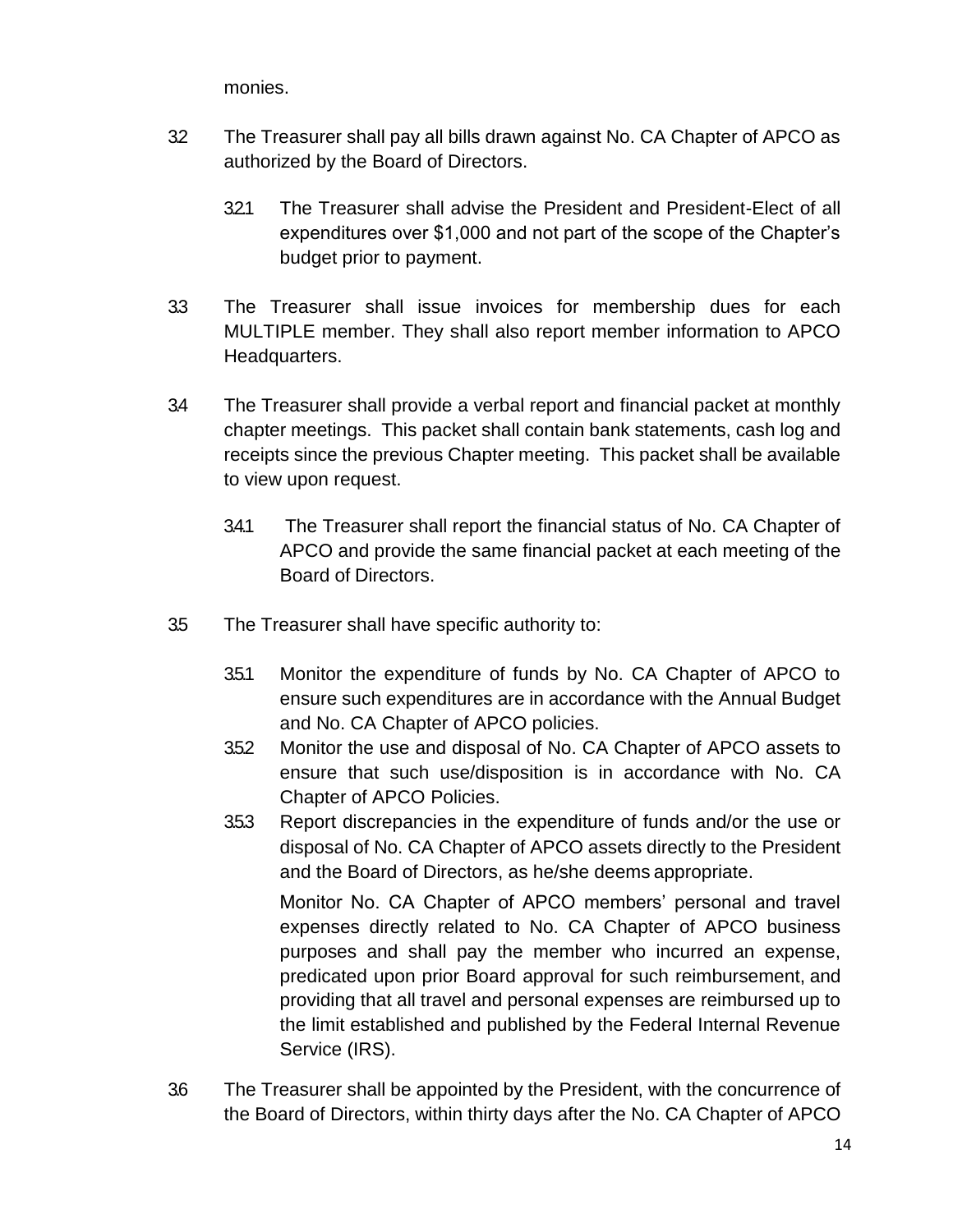<span id="page-14-0"></span>Annual Meeting.

## **ARTICLE VI SERGEANT-AT-ARMS**

#### <span id="page-14-1"></span>SECTION 1. TERM OF OFFICE

1.1 The Sergeant-At-Arms shall be appointed by the President subject to the concurrence of the Board of Directors for a one-year term beginning in January of each year. He/she may be re-appointed each year. This is a non-voting position except as defined in Article IV, Section 4.

#### <span id="page-14-2"></span>SECTION 2. DUTIES

- 21 Ensure that Chapter meetings are conducted in an orderly and efficient manner.
- 22 Advise and assist the meeting's host staff with regard to registration, meal tickets, and raffle.
- 2.3 During times of Chapter elections and votes, Sergeant-At-Arms shall have primary responsibility for verifying member voting status; issuing, counting and destroying completed ballots.
- 24 At Board of Directors meetings, ensure that seating arrangements provide for both the needs of the Board of Directors and the needs of the audience (non-board members).
- <span id="page-14-3"></span>2.5 Ensure the privacy of any Board of Directors executive sessions, and assist the Parliamentarian (President) as needed.

# **ARTICLE VII PUBLIC INFORMATION OFFICER**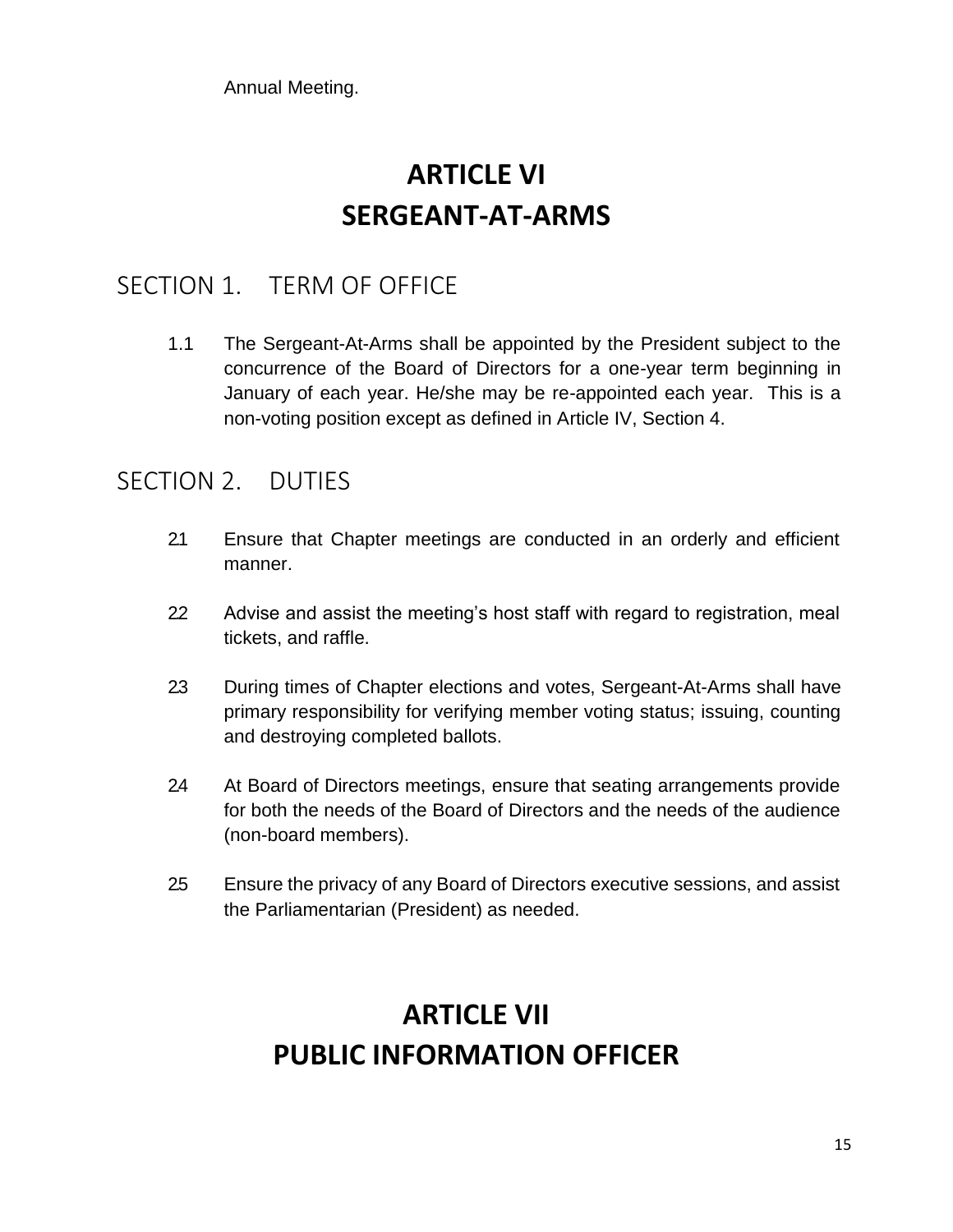### <span id="page-15-0"></span>SECTION 1. TERM OF OFFICE

1.1 The Public Information Officer shall be an elected position, subject to the nomination process as addressed above in Article IV, Sections 3, 4 and 5. The Public Information Officer shall be a voting member of the Board of Directors for a two-year term beginning in January of the year in which they are elected.

#### <span id="page-15-1"></span>SECTION 2. DESCRIPTION

2.1 Shall maintain continuity with Chapter web presence, historical records, public outreach and marketing efforts.

### <span id="page-15-2"></span>SECTION 3. DUTIES

- 3.1 Oversee the design, composition, structure, maintenance and regular updates of all Internet addresses, web properties, public documents, announcements, and marketing material of the Chapter.
- 3.2 The Public Information Officer shall sit as the Chairperson of the Public Relations Committee and oversee the functionality of all areas of responsibility of said committee.

# <span id="page-15-3"></span>**ARTICLE VIII COMMERCIAL ACTIVITIES COORDINATOR**

### <span id="page-15-4"></span>SECTION 1. TERM OF OFFICE

- 1.1 The Commercial Activities Coordinator shall be elected by secret ballot by No. CA Chapter of APCO Commercial members at the No. CA Chapter of APCO Annual Meeting, for a one-year term beginning in January of each year.
	- 1.1.1 A vacancy in the Commercial Activities Coordinator position shall be filled by an appointment made by the President and shall be subject to confirmation by the Board of Directors. Such as appointment shall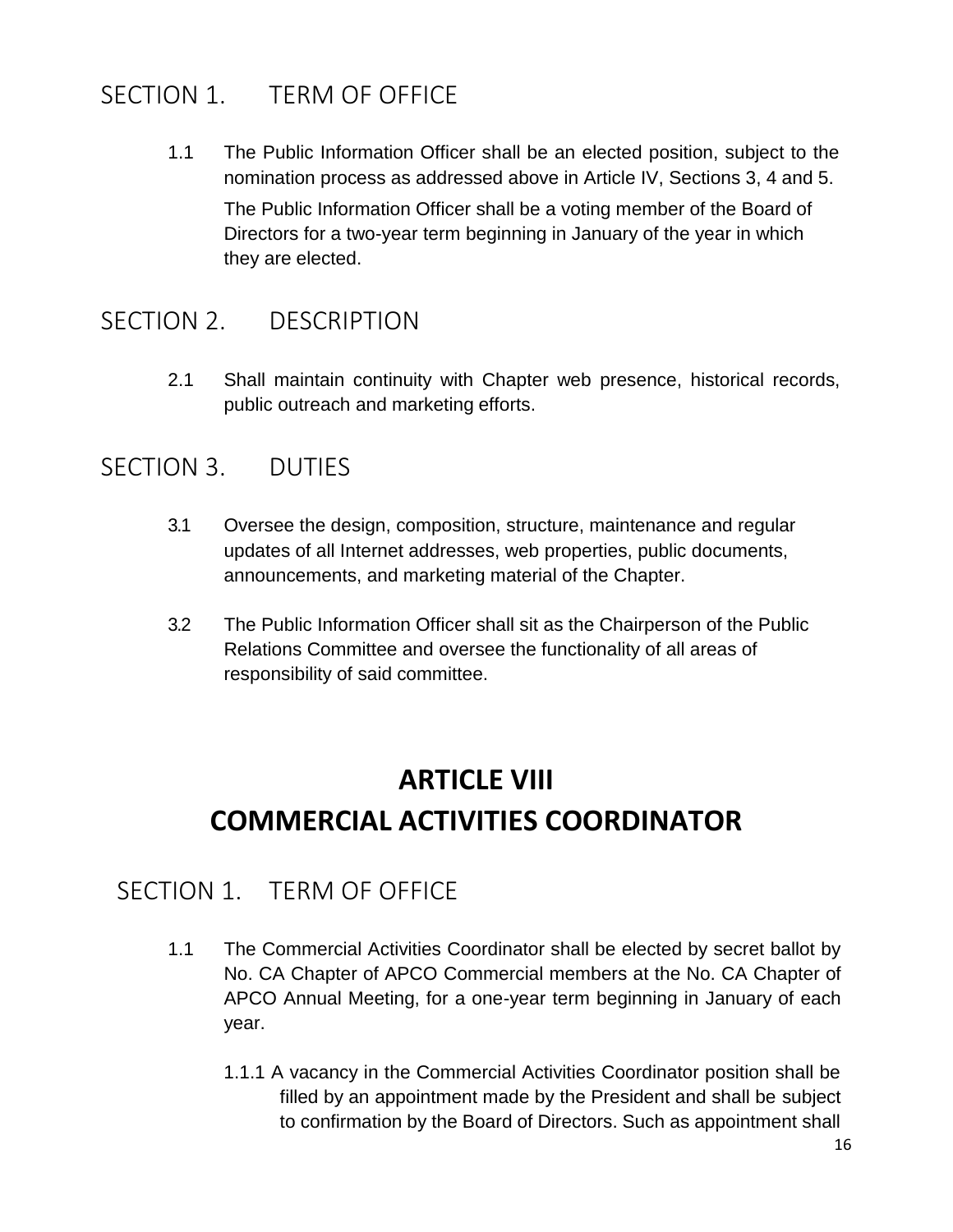be in an "Acting" capacity only until the next regular election.

#### <span id="page-16-0"></span>SECTION 2. DESCRIPTION

2.1 The Commercial Activities Coordinator represents the No. CA Chapter of APCO Commercial member vendor community by acting as liaison between the No. CA Chapter of APCO Commercial members, the Board of Directors and the No. CA Chapter of APCO general membership.

#### <span id="page-16-1"></span>SECTION 3. DUTIES

- 3.1 Serve as chairperson of the Commercial Activities Committee.
- 3.2 Performs the duties as described in the Commercial Activities Committee, Article IX, Section 7.
- <span id="page-16-2"></span>3.3 Be a member of the Conference Committee.

# **ARTICLE IX COMMITTEES**

### <span id="page-16-3"></span>SECTION 1. STANDING COMMITTEES

- 1.1 The Standing Committees of No. CA Chapter of APCO shall be the:
	- 1.1.1 Frequency and Engineering Advisory Committee
	- 1.1.2 Membership and Recognition Committee
	- 1.1.3 Constitution and Bylaws Committee
	- 1.1.4 Operations Committee
	- 1.1.5 Commercial Activities Committee
	- 1.1.6 Dockets Committee
	- 1.1.7 Programs Committee
	- 1.1.8 Conference Committee
- 1.2 Members of Standing Committees shall serve until the expiration of their terms and thereafter, until the Secretary is notified in writing by the current President of the names of their authorized successors.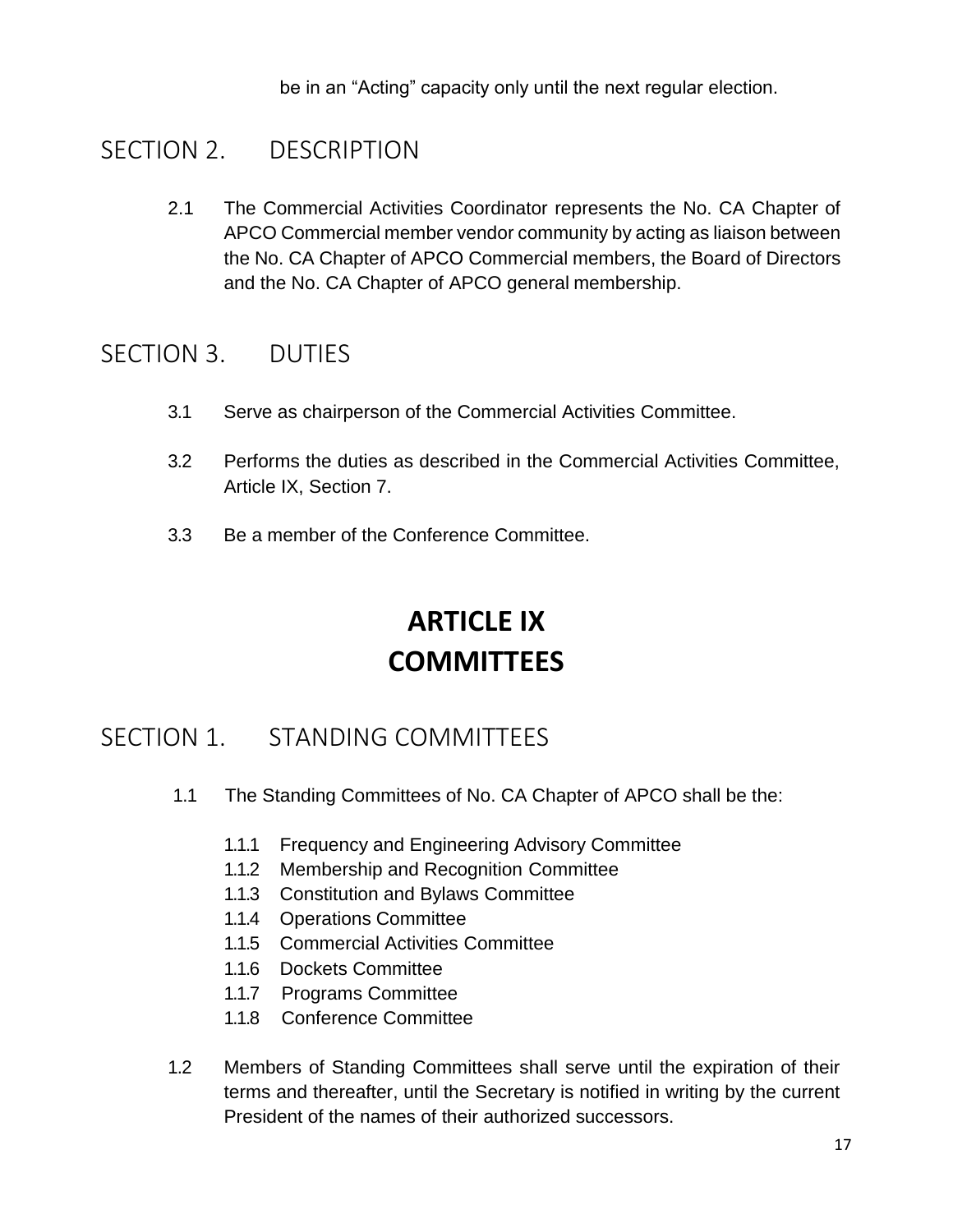- 1.3 Except for the Frequency and Engineering Advisory Committee, Conference Committee and Membership and Recognition Committee, no member shall serve simultaneously on more than two standing committees.
- 1.4 Standing committees, other than the Frequency and Engineering Advisory Committee, and Conference Committee shall consist of three members, one of whom shall be appointed Chairperson by the President.
- 1.5 The President shall appoint all members of each standing committee in accordance with the Bylaws.
- 1.6 Standing Committees and their Chairpersons shall determine the matters they shall consider, subject to direction, as the President shall deem desirable in order to achieve the purposes of No. CA Chapter of APCO.
- 1.7 A quorum of a Committee, except as otherwise provided for, shall be its Chairperson and any number of members participating in a meeting or a membership poll.
- 1.8 Actions of a Committee shall, except as otherwise provided for, be taken at each meeting by poll of the membership to direction from the Chairperson.
- 1.9 The distribution of necessary Committee reports, as may be determined by the President, shall be provided by No. CA Chapter of APCO.
- 1.10 Standing Committee members shall be ACTIVE members. Exception: the Commercial Activities Committee and Conference Committee can consist of COMMERCIAL members.
- 1.11 The Chairperson of each Committee is expected to maintain knowledge and awareness and to research activities in their assigned field with written reports or recommendations to the Board of Directors on activities in the Committee's area of concern.
- 1.12 The Chairperson of each Committee shall contact and share information with other Chairpersons on items of joint interest.

### <span id="page-17-0"></span>SECTION 2. FREQUENCY AND ENGINEERING ADVISORY COMMITTEE (FEAC)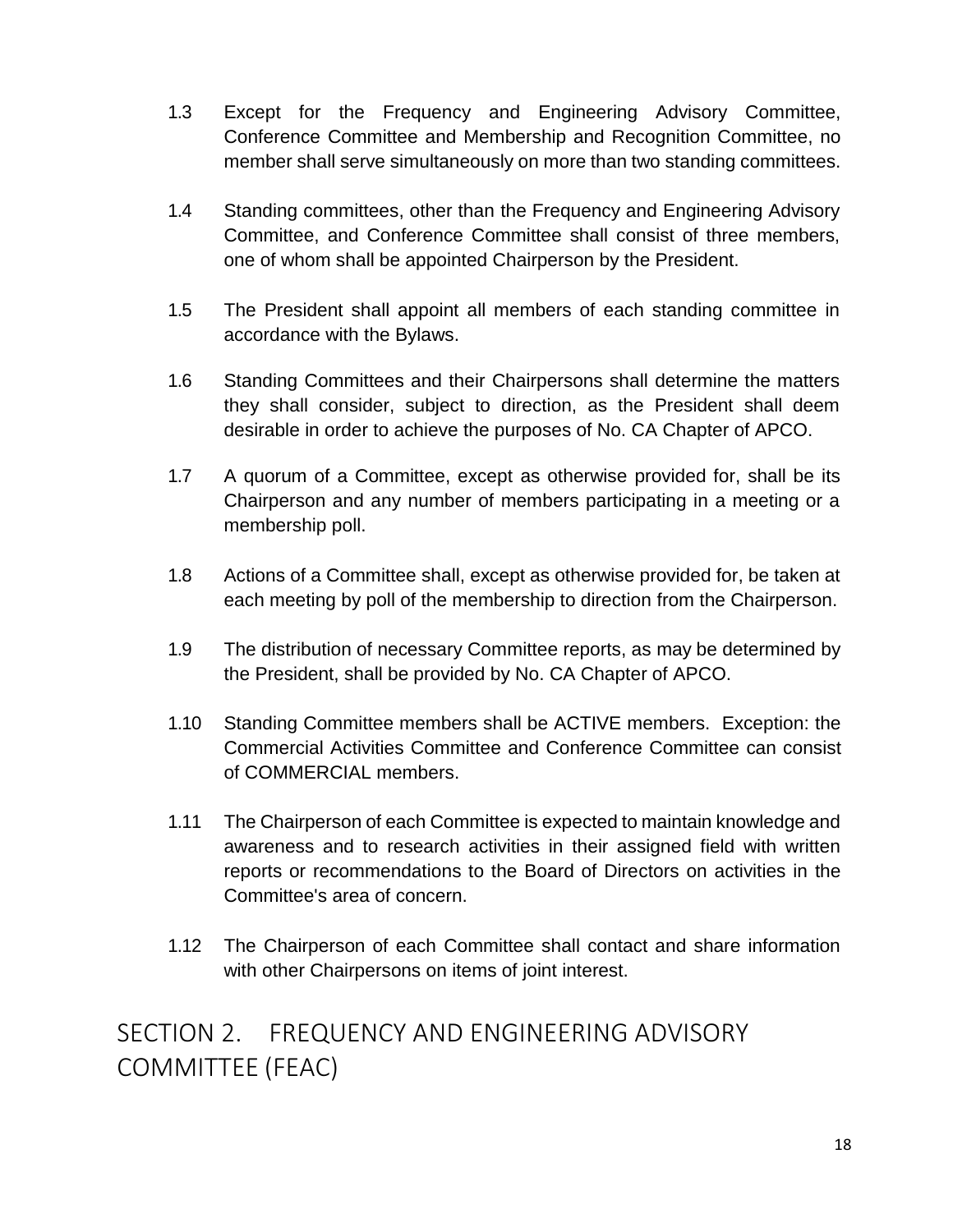- 21 The FEAC shall be composed of a Chairperson and Assistant Chairperson as appointed by the President and approved by a quorum of all ACTIVE members present at any regularly scheduled No. CA Chapter of APCO meeting.
- 22 The Chairperson is authorized to clear non-controversial frequency requests and make decisions that, in his/her opinion will facilitate action regarding frequency coordination matters.
- 2.3 The Chairperson shall report all interim actions, pertinent to No. CA Chapter of APCO, at the immediate following meeting.
- 24 The Chairperson shall serve as the APCO Local Frequency Advisor and shall process all requests for frequency coordination in accordance with requirements of APCO AFC, Inc.
- 2.5 Action taken regarding a request shall be published via the monthly meeting notice and forwarded to each member.
- 26 The FEAC shall issue clearances regarding frequency matters in accordance with the Federal Communications Commission's Rules and Regulations and No. CA Chapter of APCO Communications Standards.
- 27 The Chairperson shall be reimbursed by the Treasurer for approved expenditures incurred while carrying out their FEAC responsibilities.
- 28 The Chairperson of FEAC shall coordinate the frequency advisory activities of No. CA Chapter of APCO with the other Public Safety Frequency Advisory Committees of Northern California.
- 2.9 The Chairperson shall be responsible for assistance to governmental entities in accordance with Article I of the Constitution.
- 2.10 The President may establish one or more sub-committees of the FEAC where geographic and/or other special considerations indicate this would be a prudent course of action. The chairperson of each sub-committee would be an assistant chairperson of the FEAC.

### <span id="page-18-0"></span>SECTION 3. MEMBERSHIP AND NOMINATING COMMITTEE (MANC)

3.1 The MANC shall consist of the Immediate Past President and two ACTIVE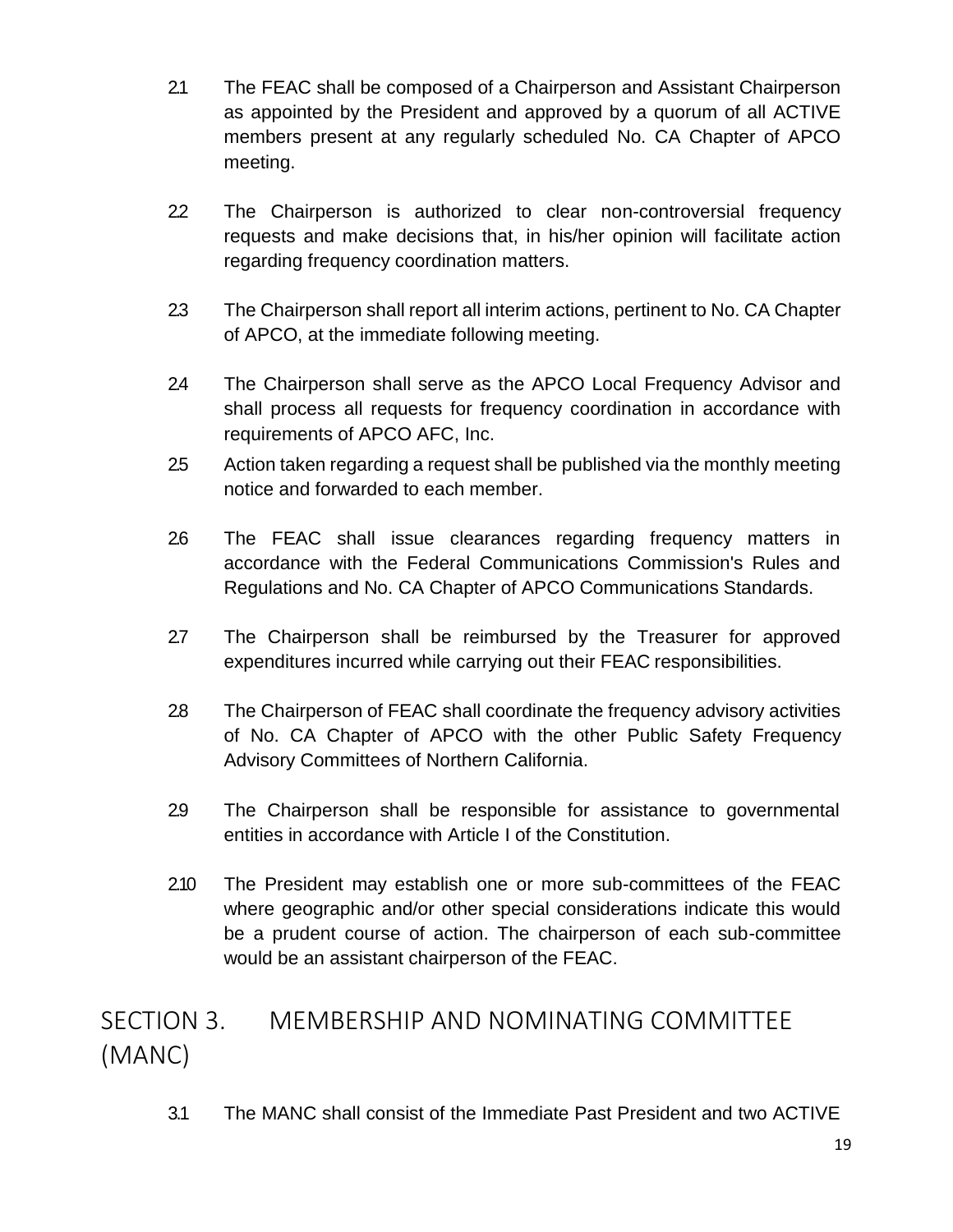members appointed by the President and approved by the Board of Directors. The Immediate Past President shall serve as the Chairperson of the Committee.

- 3.2 The Chairperson shall be responsible for processing applications in accordance with Article I of the Bylaws.
- 3.3 The MANC shall determine the eligibility and status of the applicant and forward information to the Board of Directors.
- 3.4 At Board of Directors meetings and General membership meetings, the Chairperson shall be responsible for presenting "New Member" qualifications and recommending classes of membership.
- 3.5 In conjunction with the Board of Directors, the Chairperson shall be responsible for planning additional methods for creating interests for present and prospective members. In conjunction with the Board of Directors, the Chairperson shall be responsible for creating informative material and/or brochures to be forwarded to present and prospective members.
- 3.6 The MANC shall solicit nominations for No. CA Chapter of APCO members to replace officers and directors whose term will expire at the end of the current calendar year. A slate of candidates shall be presented to the Board of Directors in October of each year.
- 3.7 The MANC shall review and confirm the qualifications of all candidates for elected office in No. CA Chapter of APCO.

#### <span id="page-19-0"></span>SECTION 4. CONSTITUTION AND BYLAWS COMMITTEE (CABC)

- 4.1 The CABC shall consist of the Vice-President and two ACTIVE members appointed by the President and approved by the Board of Directors. The Vice-President shall serve as the Chairperson of the Committee.
- 4.2 The Committee shall recommend changes in the Constitution and Bylaws as required.
- 4.3 The Committee shall review changes in the Constitution and Bylaws proposed by Resolution and make a recommendation to the Chapter regarding passage.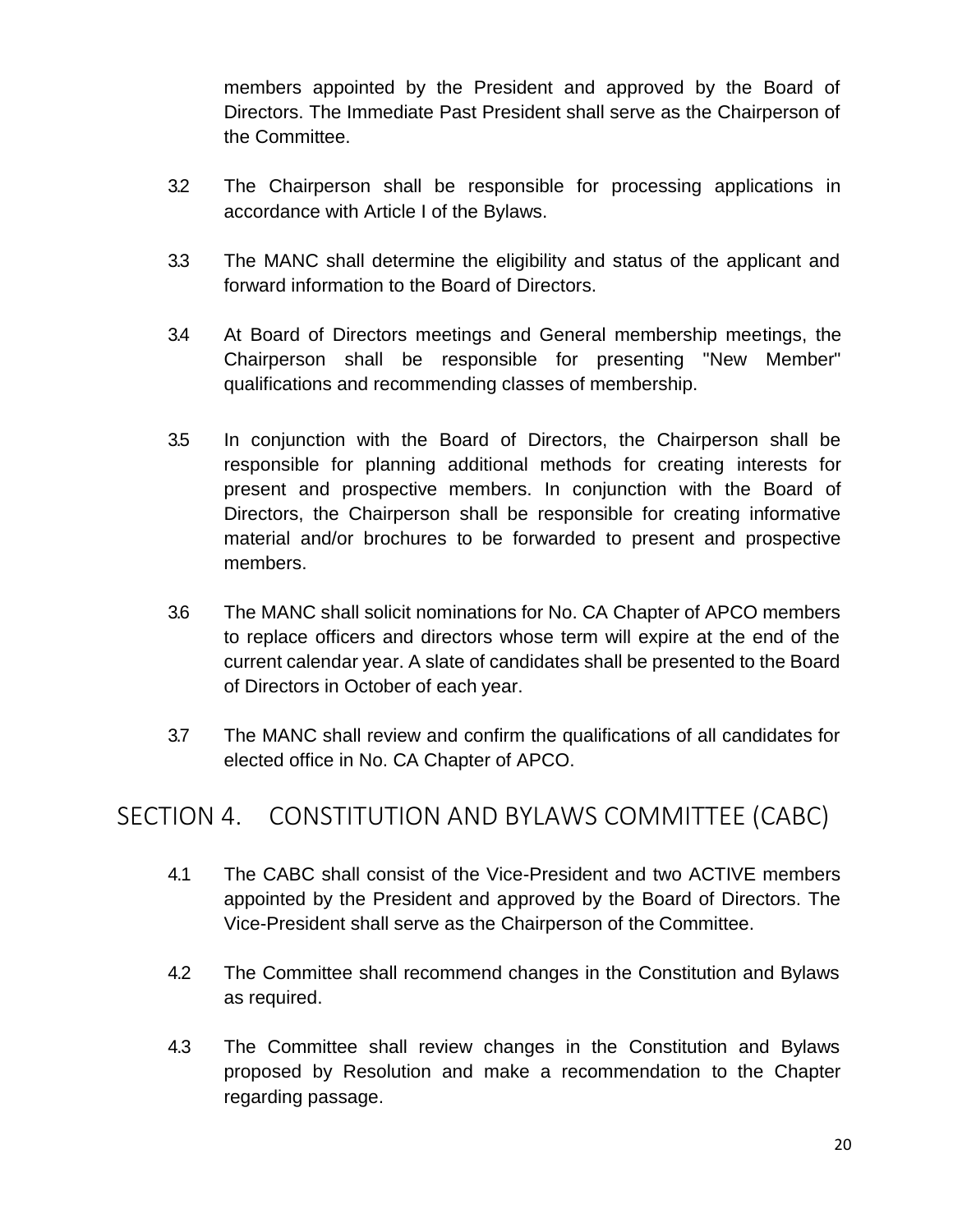### <span id="page-20-0"></span>SECTION 5. OPERATIONS COMMITTEE

- 5.1 The Chairperson shall be responsible for setting up an annual program of meetings specifically designed to meet the needs of operating personnel concerned with all types of Public Safety Communications.
- 5.2 The Chairperson shall be responsible for coordinating operations meetings, for notifying interested personnel, and for creating interest and enthusiasm for the programs.

#### <span id="page-20-1"></span>SECTION 6. COMMERCIAL ACTIVITIES COMMITTEE

- 6.1 The Chairperson shall be responsible for coordinating commercial activities regarding the display, demonstration and advertising of equipment.
- 6.2 The Chairperson shall be responsible for coordinating proposed commercial programs with the NO. CA CHAPTER OF APCO Secretary prior to monthly meeting notice printing.
- 6.3 The Chairperson shall be responsible for coordinating the proposed commercial program with the host of the monthly meeting regarding space and facilities.
- 6.4 The Chairperson shall be responsible for coordinating commercial activities at the Joint Chapter Meeting/State Conference or NO. CA CHAPTER OF APCO hosted Western States Regional Conference.

### <span id="page-20-2"></span>SECTION 7. PUBLIC RELATIONS COMMITTEE

- 7.1 The Committee shall be responsible for the design, compose, structure, maintenance and regular updates of the Chapter website.
- 7.2 The Committee shall develop a monthly newsletter and distribute over the Internet and make available to download on the Chapter Website.
- 7.3 One member of the Committee shall have the responsibility of preparing and updating the History of the Chapter by preserving artifacts pertaining to the Chapter, its members and its activities. This member shallrepresent the Chapter on the APCO Historical Committee and be known as the Chapter Historian.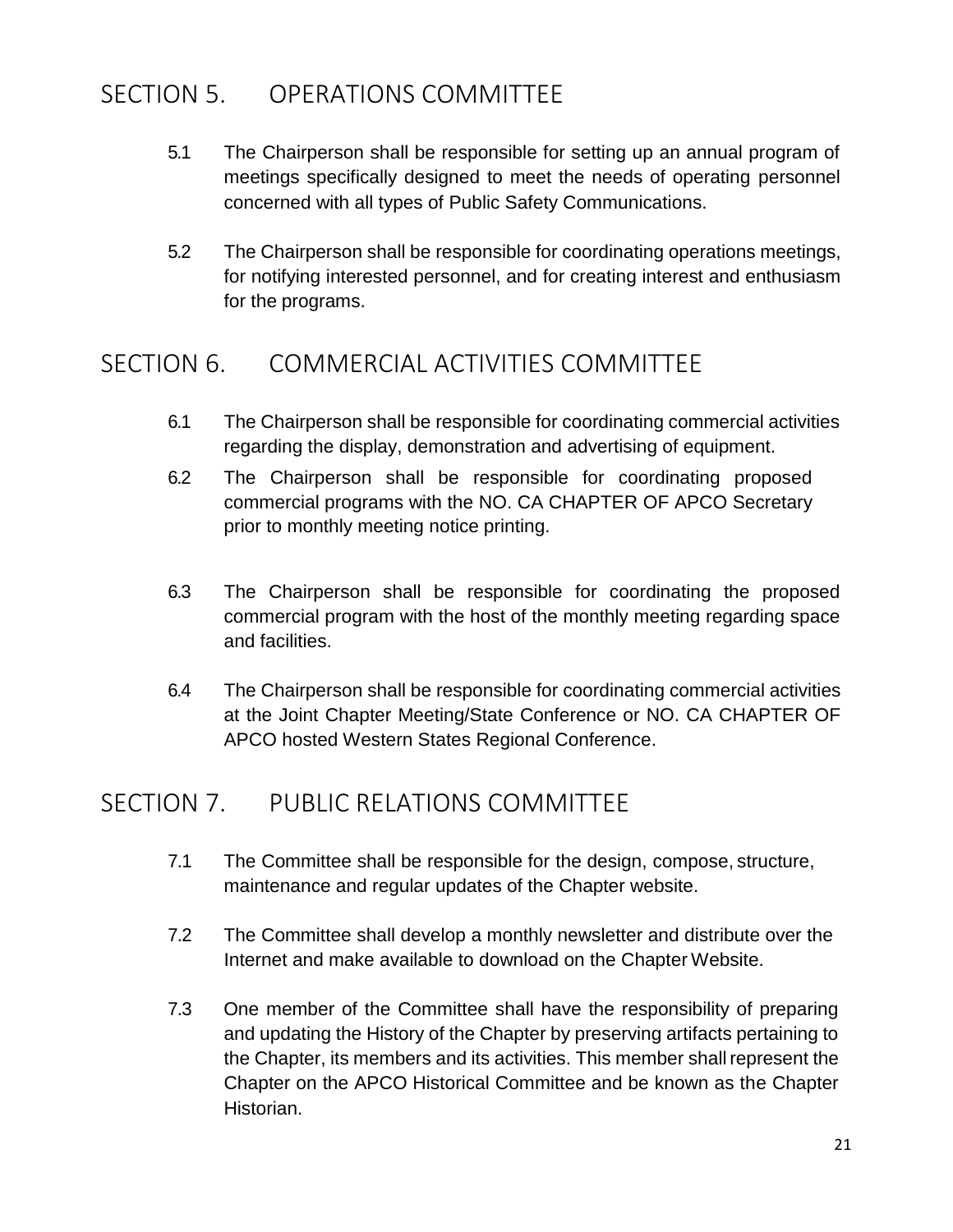- 7.4 The Committee shall maintain and develop marketing material for the Chapter. The committee shall have the responsibility to develop, maintain and strengthen relationships and outreach efforts with outside agencies and organizations as it pertains to furthering the work of the Chapter with regards to all aspects of Public Safety Communications.
- 7.5 The Committee shall maintain and administer any and all video and photography work commissioned by the Chapter.

#### <span id="page-21-0"></span>SECTION 8. DOCKETS COMMITTEE

- 8.1 The Chairperson shall be responsible for informing No. CA Chapter of APCO of all matters of interest contained in FCC dockets.
- 8.2 The Chairperson shall be responsible for preparing comments and additions or deletions to proposed dockets.

#### <span id="page-21-1"></span>SECTION 9. INTERIM COMMITTEES

9.1 The President may appoint such interim Committees as may be necessary to perform specialized and/or temporary tasks.

### <span id="page-21-2"></span>SECTION 10. PROGRAMS COMMITTEE

- 10.1 The Chairperson shall be responsible for providing technical or operations programs at the monthly meetings.
- 10.2 The Chairperson shall be responsible for coordinating proposed programs with the No. CA Chapter of APCO Secretary prior to monthly meeting notice printing.
- 10.3 The Chairperson shall be responsible for coordinating the proposed program with the host of the monthly meeting regarding space and facilities.

#### <span id="page-21-3"></span>SECTION 11. CONFERENCE COMMITTEE

11.1 Chairperson shall be responsible for planning the No. CA Chapter of APCO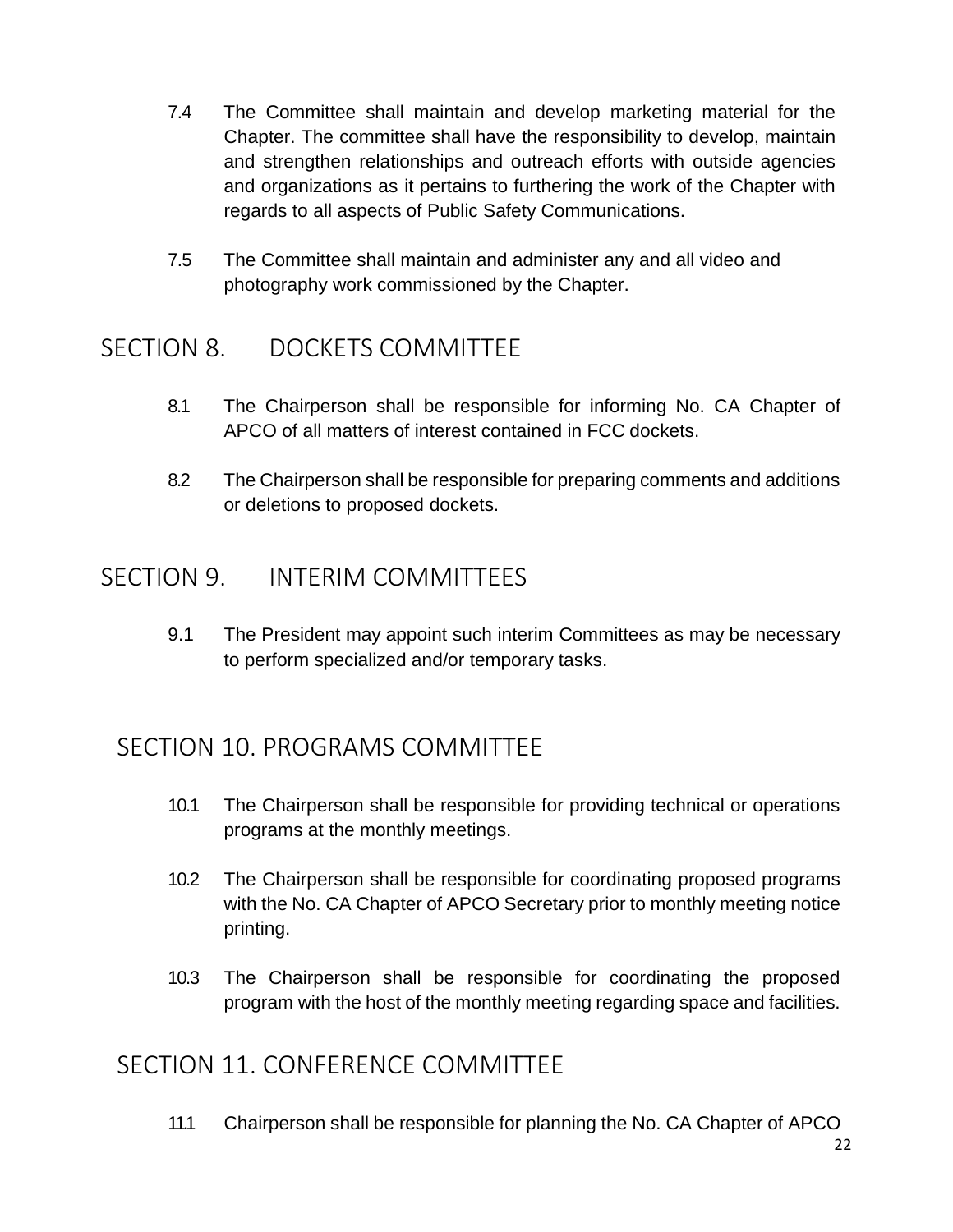/CPRA Joint Chapter Meeting/State Conference or No. CA Chapter of APCO hosted Western States Regional Conference. Duties include, but are not limited to, coordinating:

- 11.1.1 Facilities
- 11.1.2 Technology and Operations Seminars
- 11.1.3 Training
- 11.1.4 Catering
- 11.1.5 Registration
- 11.1.6 Sponsorships
- 11.1.7 Marketing
- 112 Along with the Vice President, members of the Conference Committee shall include, but not be limited to, the Immediate Past President, President and President Elect.

## **ARTICLE X ASSET MANAGEMENT**

#### <span id="page-22-1"></span><span id="page-22-0"></span>SECTION 1. RETENTION

1.1 All rights, title and interest, both legal and equitable, in and to property of the No. CA Chapter of APCO, shall remain with the No. CA Chapter of APCO.

#### <span id="page-22-2"></span>SECTION 2. RELEASE

12 Any No. CA Chapter of APCO's property in the hands of others for the purposes of No. CA Chapter of APCO shall be returned to No. CA Chapter of APCO immediately upon demand.

#### <span id="page-22-3"></span>SECTION 3. DISSOLUTION

3.1 Should the No. CA Chapter of APCO be dissolved, all of its interests shall be distributed to an organization or organizations of similar purposes as selected by a two-thirds vote of an annual meeting Quorum.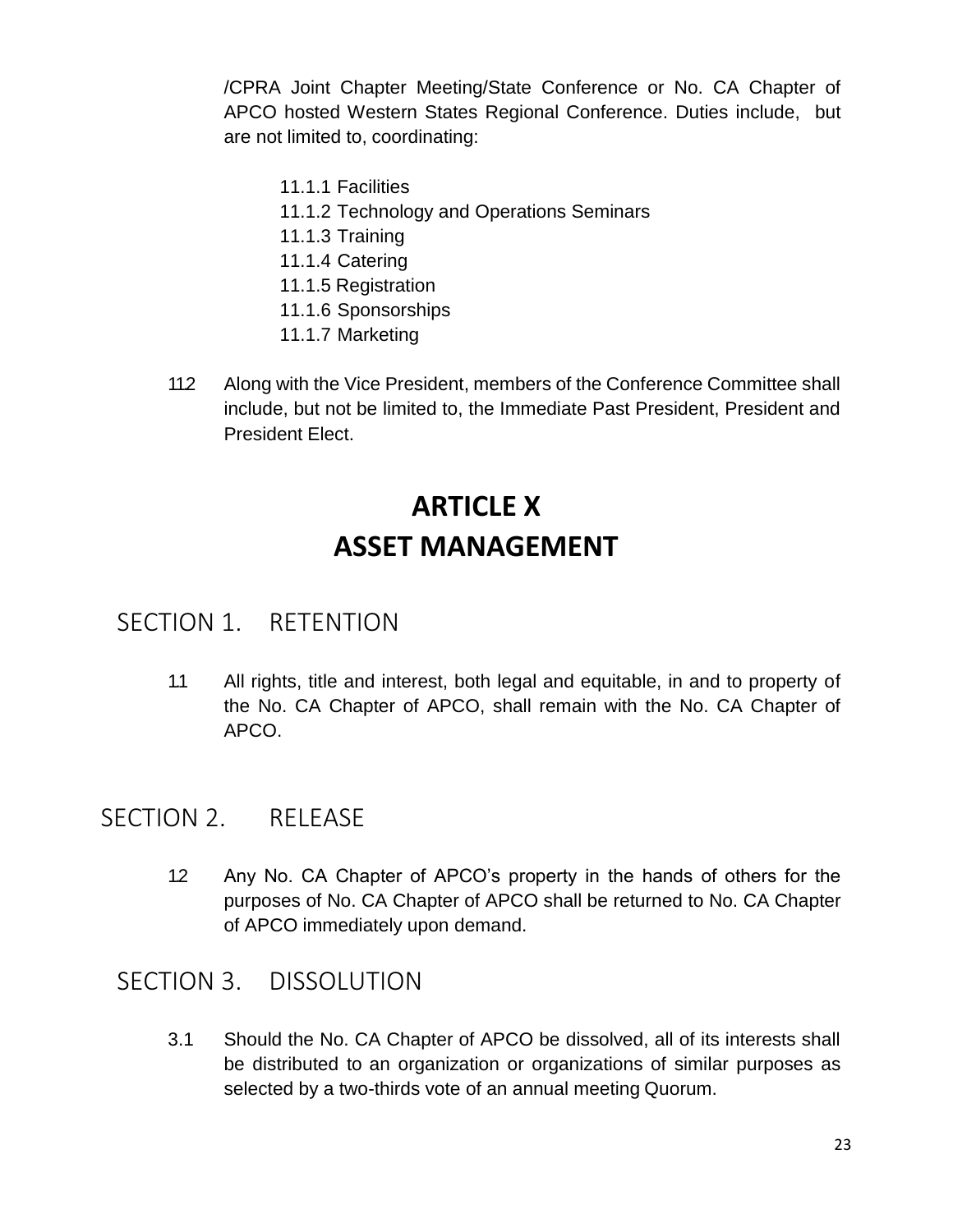#### <span id="page-23-0"></span>SECTION 4. BONDING OF PERSONNEL

4.1 The Board of Directors shall require persons in No. CA Chapter of APCO who are identified as those handling amounts greater than \$500,000 of No. CA Chapter of APCO's funds to be adequately bonded.

#### <span id="page-23-1"></span>SECTION 5. LIABILITY

5.1 The Board of Directors shall be responsible for having No. CA Chapter of APCO adequately covered by liability and other necessary insurance.

#### <span id="page-23-2"></span>SECTION 6. COSTS

6.1 The No. CA Chapter of APCO shall bear the costs associated with the provisions of this Article.

#### <span id="page-23-3"></span>SECTION 7. FISCAL YEAR AND ANNUAL OPERATING BUDGET

- 7.1 The No. CA Chapter of APCO's fiscal year shall be January 1 to December 31.
- 72 The No. CA Chapter of APCO Board of Directors and its elected Officers shall take prudent steps to manage and adopt an annual operating budget to ensure the Chapter is fiscally sound and remains solvent.
- 7.3 The Board of Directors and its elected Officers shall present the annual operating budget to the general membership no later than 90 days prior to the new budget year.

# **ARTICLE XI AWARDS**

#### <span id="page-23-5"></span><span id="page-23-4"></span>SECTION 1. AWARDS

1.1 The No. CA Chapter of APCO may make awards at all levels of No. CA Chapter of APCO as evidence of appreciation to those who have performed outstandingly in the field of public safety and related communications.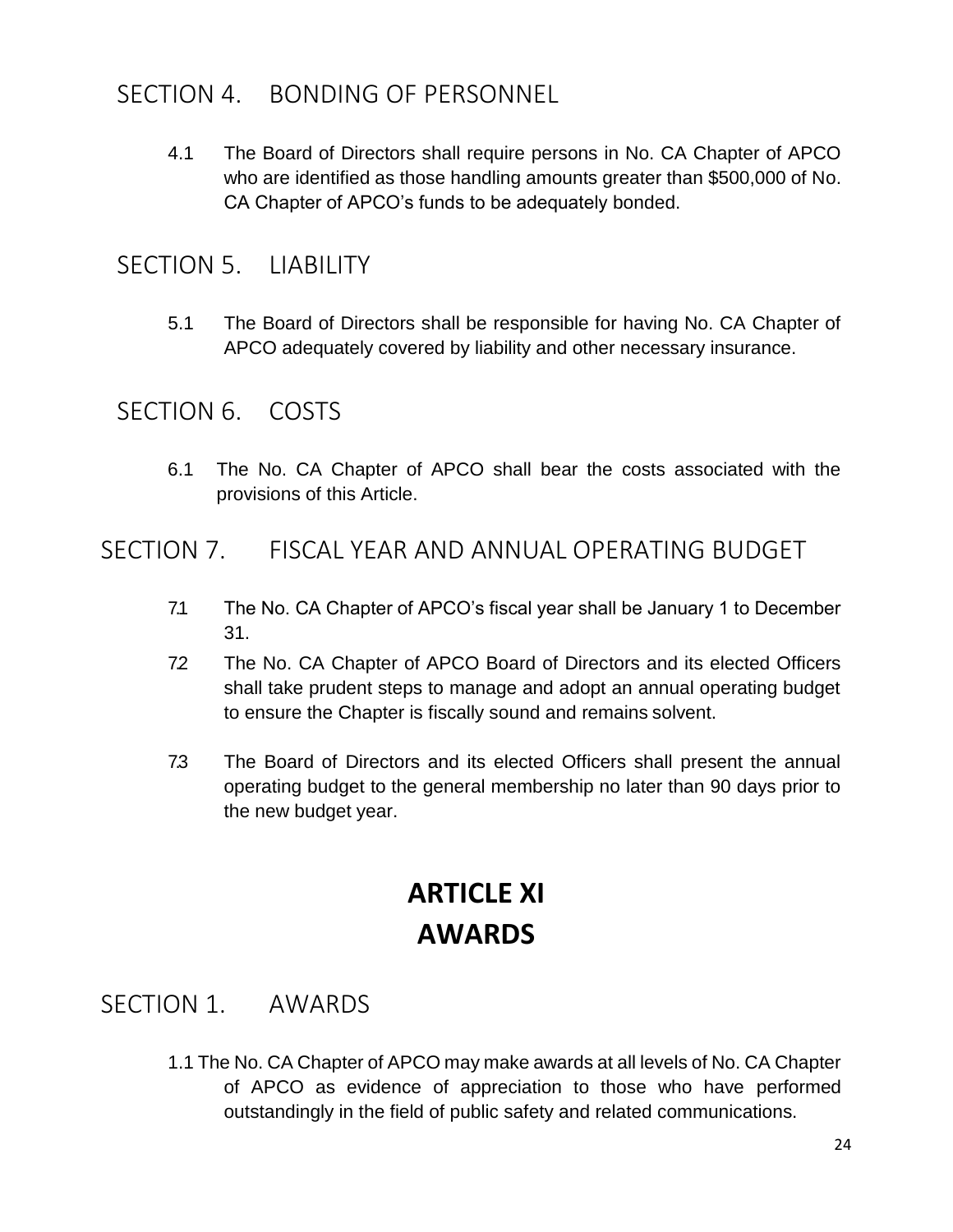# **ARTICLE XII RULES OF ORDER**

#### <span id="page-24-1"></span><span id="page-24-0"></span>SECTION 1. PARLIAMENTARY AUTHORITY

1.1 Meetings of the Board of Directors and Chapter meetings shall be conducted in accordance with the APCO Constitution and Bylaws, the No. CA Chapter of APCO Constitution and Bylaws and the rules contained in "Robert's Rules of Order Revised". Any conflict between these documents shall be resolved by an order of precedence which establishes the APCO Constitution and Bylaws as the highest authority, the No. CA Chapter of APCO Constitution and Bylaws next, and Robert's Rules last.

## **ARTICLE XIII AMENDMENT**

#### <span id="page-24-2"></span>**Section 1. Requirements**

1.1 The Bylaws of No. CA Chapter of APCO may be amended only by a majority vote of a Regular Meeting Quorum in regular session except as provided for under Section 1.2 of this Article.

The Constitution and Bylaws Committee may make non-substantive changes to the Bylaws in order to correct errors in grammar, punctuation, and spelling and may adjust the numbering of individual sections to maintain proper numerical sequence and to maintain a consistent style and format of section numbering but not to change the relative order of individual sections. Such non-substantive changes shall require approval of the Board of Directors and ratification by the General Membership in accordance with the requirements of Section 2 of Article XIII of the Bylaws.

1.2 A proposal to amend the Constitution or Bylaws of No. CA Chapter of APCO shall be considered only when it is made in proper form by the Board of Directors, an Active member, or a Committee.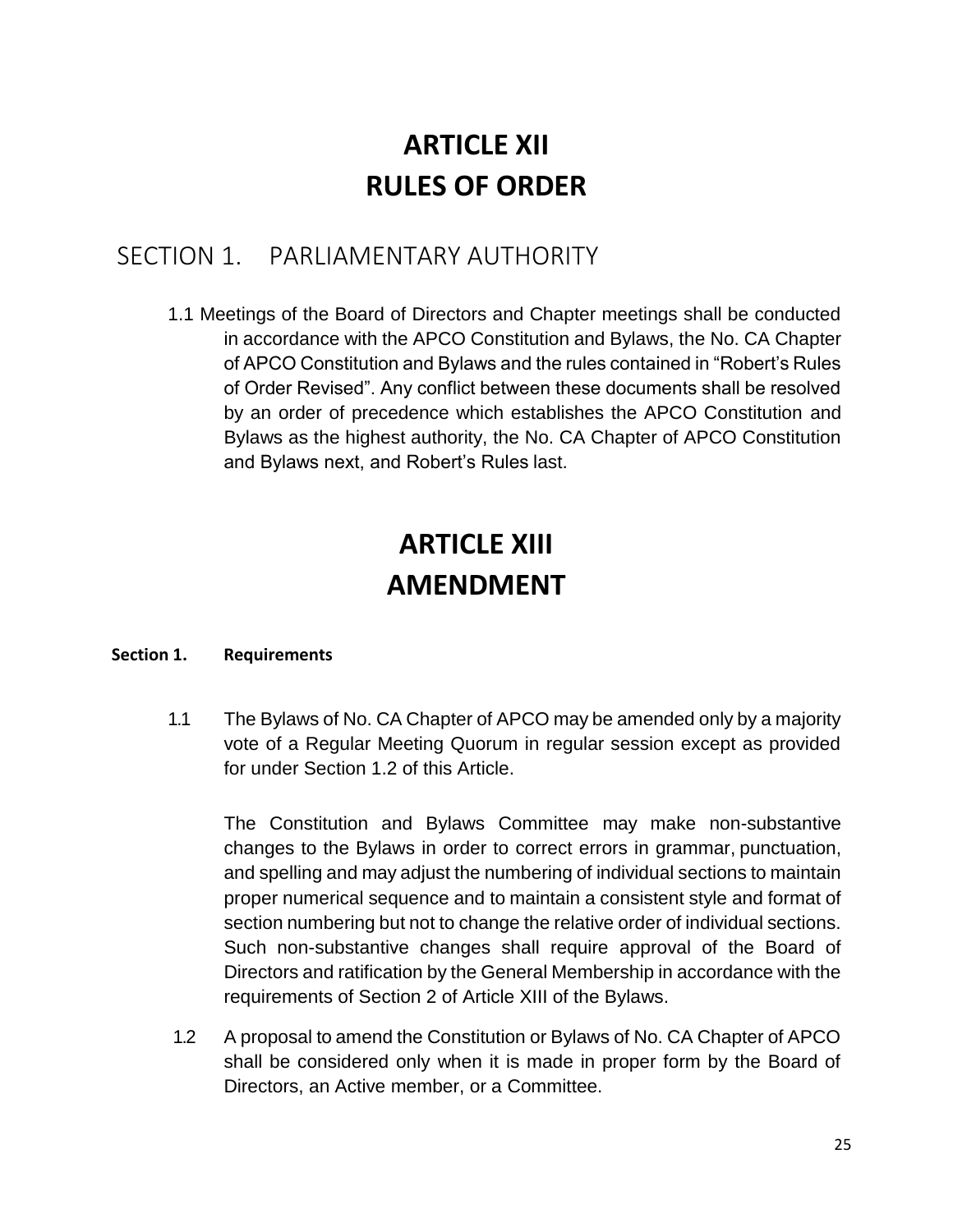### <span id="page-25-0"></span>SECTION 2. PROCESS

- 21 A proposal to amend shall be submitted by the maker, by written resolution, to the Board of Directors at least thirty days prior to submission to the general membership. The form of the resolution shall indicate its contents in the following order:
	- 2.1.1 Intent.
	- 2.1.2 Purpose.
	- 2.1.3 Name of the maker.
	- 2.1.4 {Reserved}
	- 2.1.5 Deficiencies of current, or need of added, language.
	- 2.1.6 Gains and benefits to be made.
	- 2.1.7 Article(s), Section(s), and Paragraph(s) to be amended in order to correct such deficiencies and enjoy such gains and benefits.
	- 2.1.8 Narrative of the methods and/or language for the proposed amendment.
- 22 A proposal by the Constitution and Bylaws Committee to make nonsubstantive changes to the Constitution and/or Bylaws shall be submitted to the Board of Directors in writing showing the entire paragraph for which a change is proposed with all changes highlighted.
- 23 The Constitution and Bylaws Committee shall assist in the drafting of an amending resolution when so requested by the maker(s).
	- 2.3.1 The Constitution and Bylaws Committee shall submit such drafts to the Board of Directors for such comment as may be appropriate before returning them to the maker(s) with such comments.
	- 2.3.2 Such assistance shall not be construed to be support for such measures.
- 24 An amending proposal so processed, shall be published by the Secretary in the following monthly meeting notice.
- 25 An ACTIVE General Membership Quorum may amend and revise the language of a proposed resolution to amend, by majority vote on each such proposed revision.

#### <span id="page-25-1"></span>SECTION 3. EFFECTIVE DATE

3.1 Ratification of any proposed amendment(s) shall not occur at any meeting